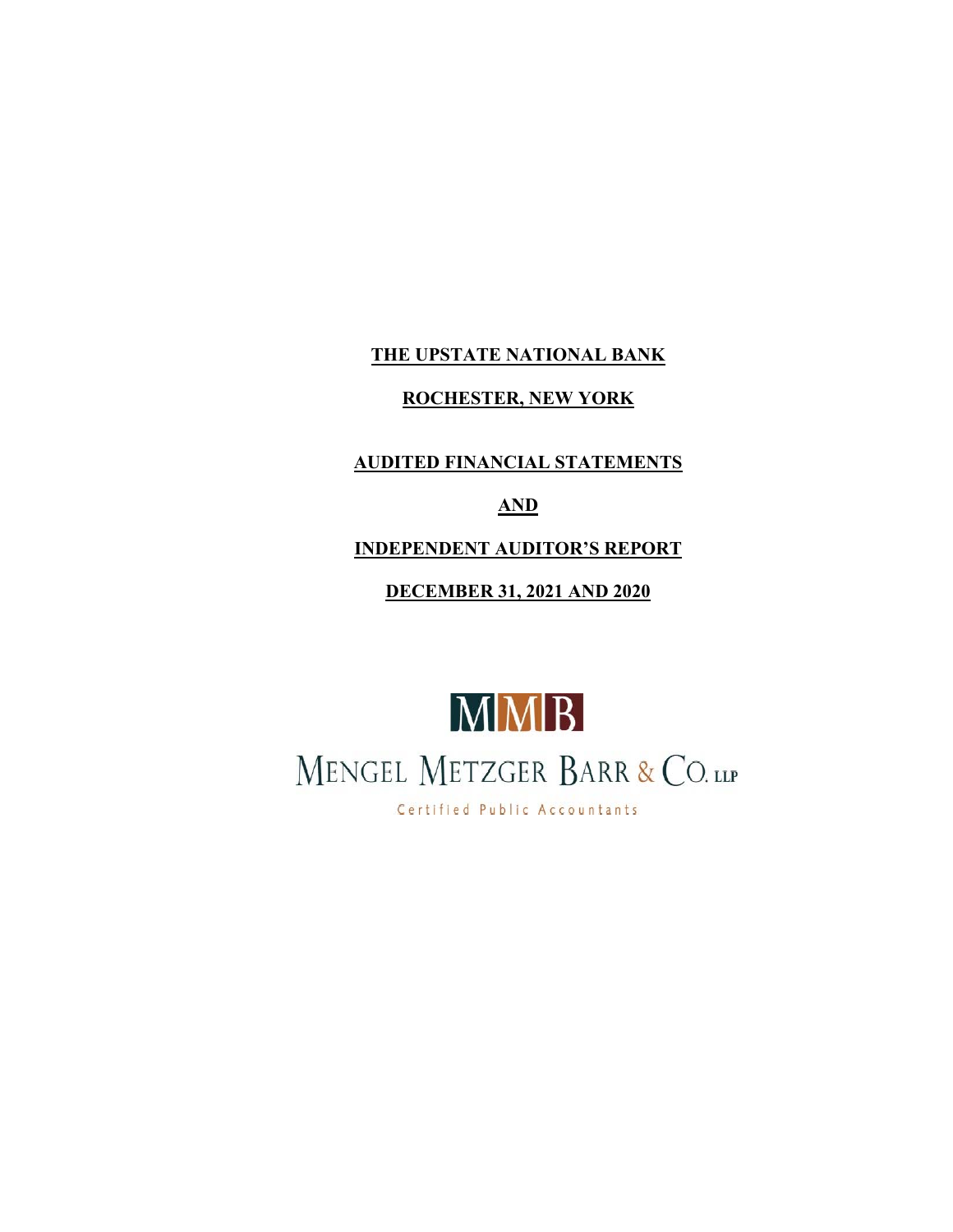# **CONTENTS**

| AUDITED FINANCIAL STATEMENTS                  | PAGE |
|-----------------------------------------------|------|
| Independent Auditor's Report                  | 3    |
| <b>Balance Sheets</b>                         | 5    |
| Statements of Income                          |      |
| Statements of Comprehensive Income            | 8    |
| Statements of Changes in Shareholders' Equity | 9    |
| <b>Statements of Cash Flows</b>               | 10   |
| Notes to Financial Statements                 | 12   |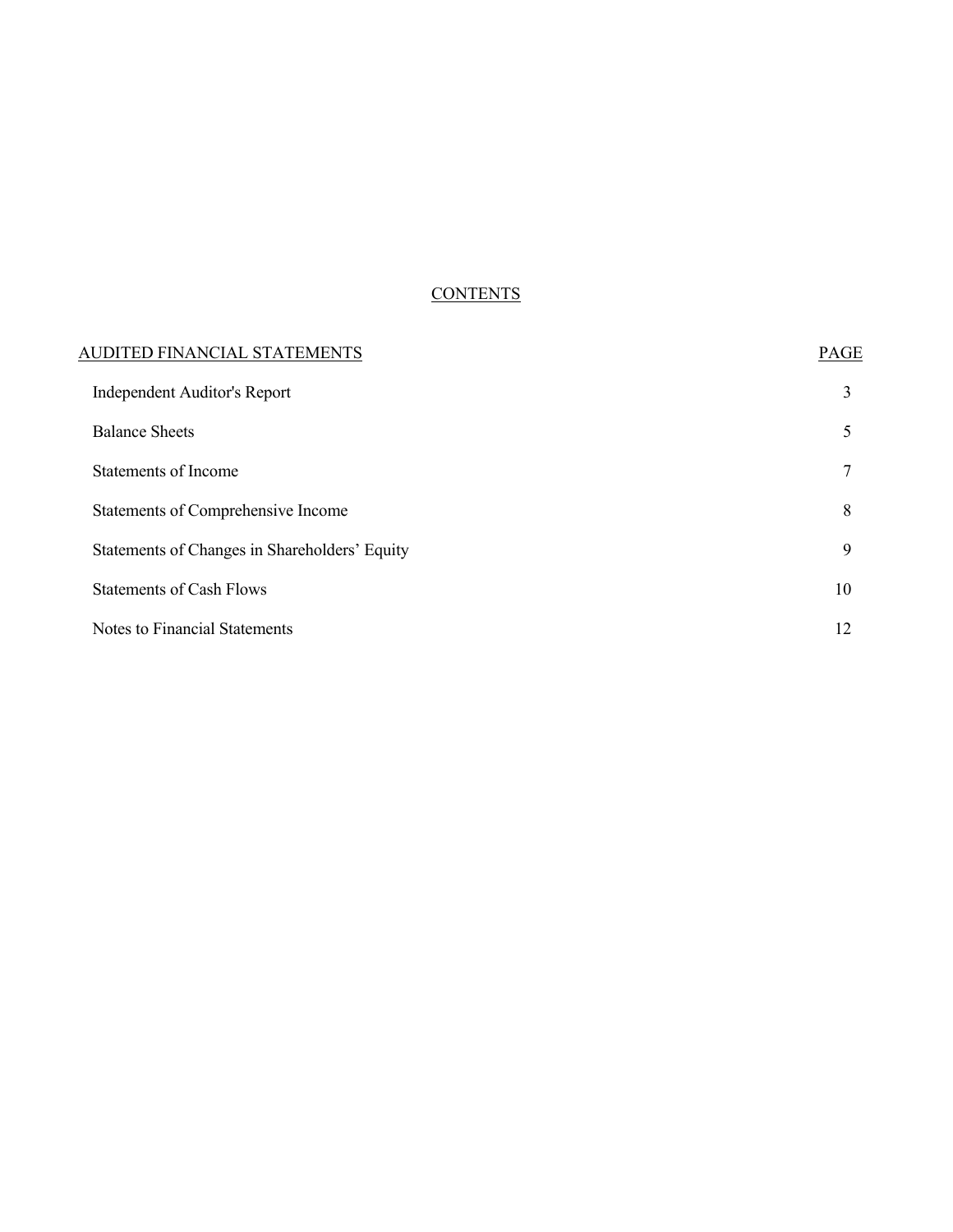

#### INDEPENDENT AUDITOR'S REPORT

Board of Directors The Upstate National Bank

#### *Opinion*

We have audited the accompanying financial statements of The Upstate National Bank which comprise the balance sheets as of December 31, 2021 and 2020 and the related statements of income, comprehensive income, changes in shareholders' equity, and cash flows for the years then ended, and the related notes to the financial statements.

In our opinion, the accompanying financial statements present fairly, in all material respects, the financial position of The Upstate National Bank as of December 31, 2021 and 2020, and the results of their operations and their cash flows for the years then ended in accordance with accounting principles generally accepted in the United States of America.

#### *Basis for Opinion*

We conducted our audits in accordance with auditing standards generally accepted in the United States of America (GAAS). Our responsibilities under those standards are further described in the Auditor's Responsibilities for the Audit of the Financial Statements section of our report. We are required to be independent of The Upstate National Bank, and to meet our other ethical responsibilities, in accordance with the relevant ethical requirements relating to our audits. We believe that the audit evidence we have obtained is sufficient and appropriate to provide a basis for our audit opinion.

#### *Responsibilities of Management for the Financial Statements*

Management is responsible for the preparation and fair presentation of the financial statements in accordance with accounting principles generally accepted in the United States of America; this includes the design, implementation, and maintenance of internal control relevant to the preparation and fair presentation of financial statements that are free from material misstatement, whether due to fraud or error.

In preparing the financial statements, management is required to evaluate whether there are conditions or events, considered in the aggregate, that raise substantial doubt about The Upstate National Bank's ability to continue as a going concern for one year after the date that the financial statements are available to be issued.

- 3 -

100 Chestnut Street Suite 1200 Rochester, NY 14604 P 585,423,1860 F 585,423,5966 mengelmetzgerbarr.com Additional Offices: Elmira, NY · Canandaigua, NY · Hornell, NY · An Independent Member of the BDO Seidman Alliance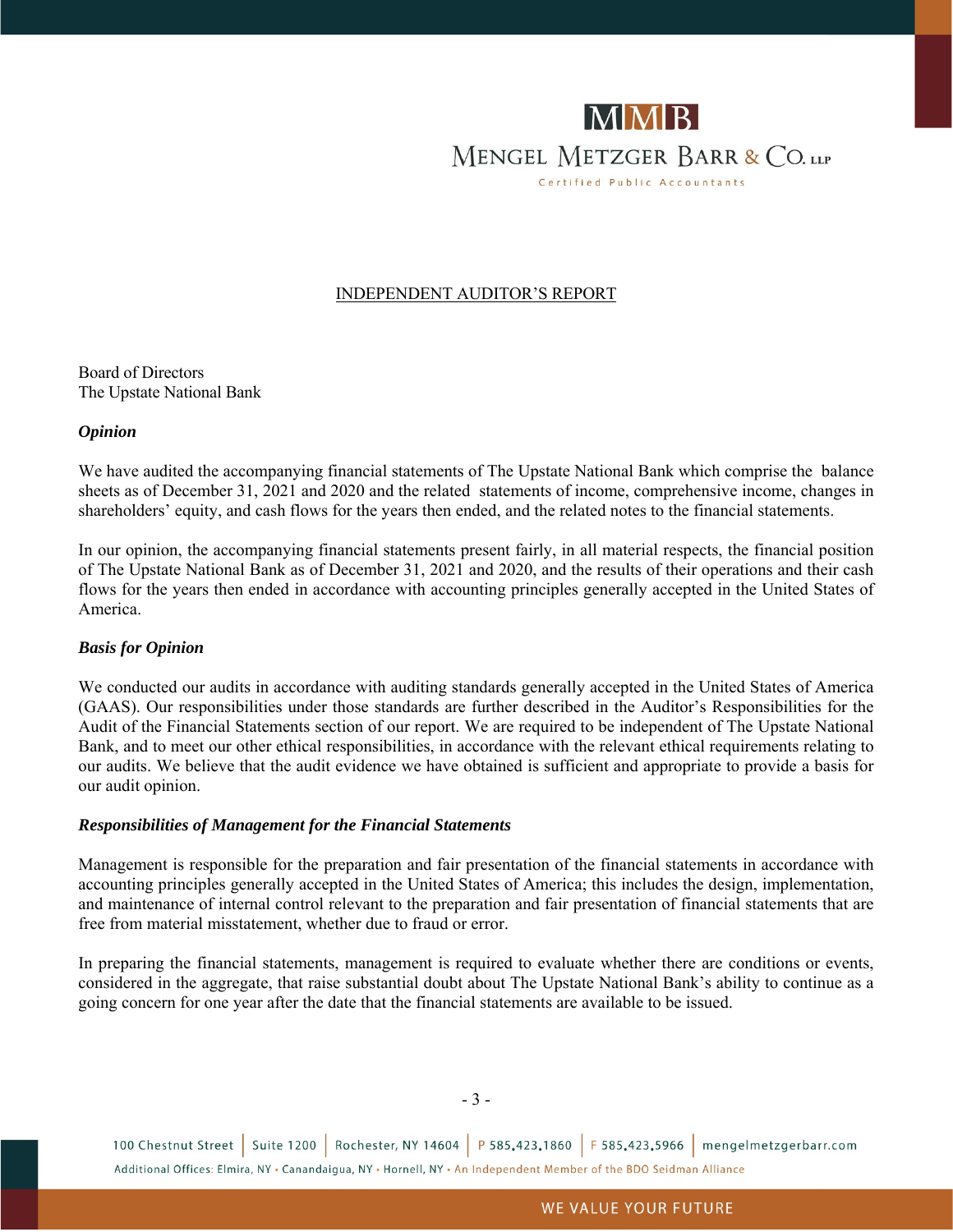### *Auditor's Responsibilities for the Audit of the Financial Statements*

Our objectives are to obtain reasonable assurance about whether the financial statements as a whole are free from material misstatement, whether due to fraud or error, and to issue an auditor's report that includes our opinion. Reasonable assurance is a high level of assurance but is not absolute assurance and therefore is not a guarantee that an audit conducted in accordance with GAAS will always detect a material misstatement when it exists. The risk of not detecting a material misstatement resulting from fraud is higher than for one resulting from error, as fraud may involve collusion, forgery, intentional omissions, misrepresentations, or the override of internal control. Misstatements are considered material if there is a substantial likelihood that, individually or in the aggregate, they would influence the judgment made by a reasonable user based on the financial statements.

In performing an audit in accordance with GAAS, we:

- Exercise professional judgment and maintain professional skepticism throughout the audit.
- Identify and assess the risks of material misstatement of the financial statements, whether due to fraud or error, and design and perform audit procedures responsive to those risks. Such procedures include examining, on a test basis, evidence regarding the amounts and disclosures in the financial statements.
- Obtain an understanding of internal control relevant to the audit in order to design audit procedures that are appropriate in the circumstances, but not for the purpose of expressing an opinion on the effectiveness of The Upstate National Bank's internal control. Accordingly, no such opinion is expressed.
- Evaluate the appropriateness of accounting policies used and the reasonableness of significant accounting estimates made by management, as well as evaluate the overall presentation of the financial statements.
- Conclude whether, in our judgment, there are conditions or events, considered in the aggregate, that raise substantial doubt about The Upstate National Bank's ability to continue as a going concern for a reasonable period of time.

We are required to communicate with those charged with governance regarding, among other matters, the planned scope and timing of the audit, significant audit findings, and certain internal control–related matters that we identified during the audit.

Mongel, Metzger, Barr) & Co. LLP

Rochester, New York April 18, 2022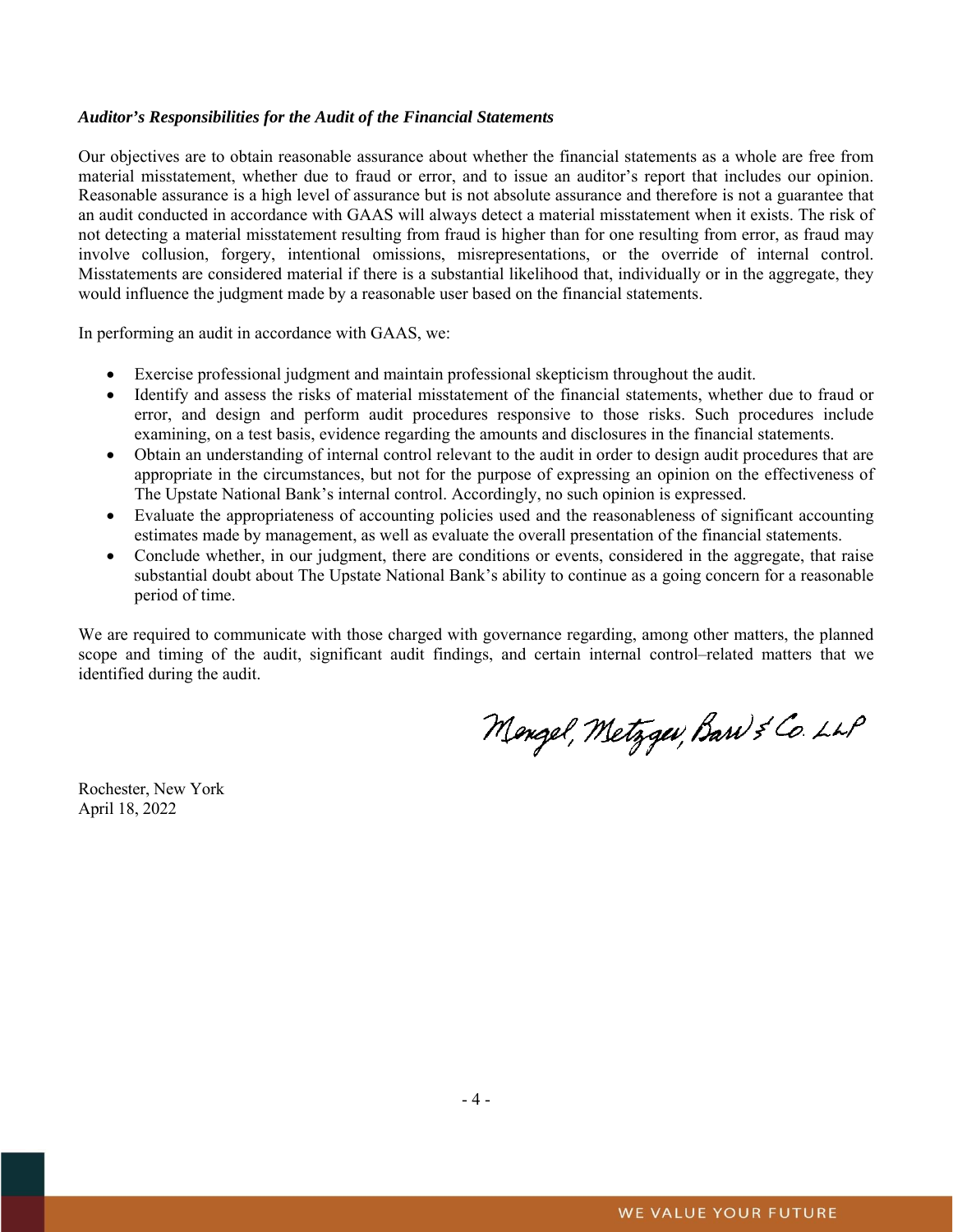# BALANCE SHEETS

|                                                        | December 31,  |      |             |  |  |
|--------------------------------------------------------|---------------|------|-------------|--|--|
| <b>ASSETS</b>                                          | 2021          | 2020 |             |  |  |
| Cash and due from banks                                | \$<br>464,000 | \$   | 431,000     |  |  |
| Interest bearing deposits with banks                   | 5,251,000     |      | 10,731,000  |  |  |
| Investment securities:                                 |               |      |             |  |  |
| Securities available for sale                          | 29,472,000    |      | 13,471,000  |  |  |
| Securities held to maturity                            | 10,000        |      | 10,000      |  |  |
| Restricted equity securities                           | 1,706,000     |      | 1,313,000   |  |  |
| <b>INVESTMENT SECURITIES</b>                           | 31,188,000    |      | 14,794,000  |  |  |
| Loans, net of allowance for loan losses of \$2,165,000 |               |      |             |  |  |
| and $$1,778,000$ , respectively                        | 208,104,000   |      | 175,154,000 |  |  |
| Accrued interest receivable                            | 760,000       |      | 797,000     |  |  |
| Premises and equipment, net                            | 230,000       |      | 279,000     |  |  |
| Other assets                                           | 1,702,000     |      | 2,591,000   |  |  |

 $\overline{$}$  247,699,000  $\overline{$}$  204,777,000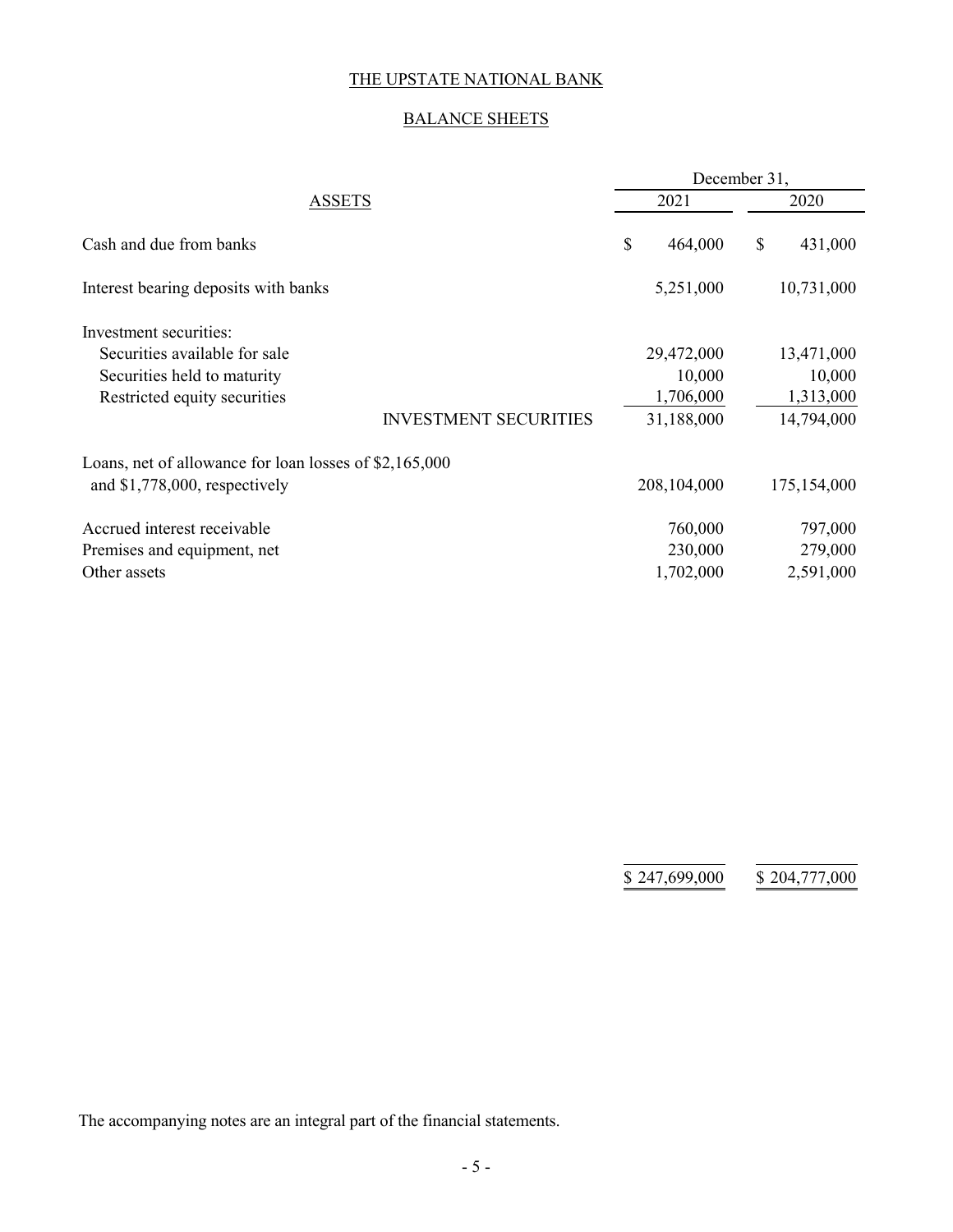|                                                           | December 31,     |                 |  |  |  |
|-----------------------------------------------------------|------------------|-----------------|--|--|--|
| <b>LIABILITIES AND SHAREHOLDERS' EQUITY</b>               | 2021             | 2020            |  |  |  |
| Liabilities:                                              |                  |                 |  |  |  |
| Deposits:                                                 |                  |                 |  |  |  |
| Non-interest bearing                                      | \$<br>17,297,000 | 17,504,000<br>S |  |  |  |
| Interest-bearing savings, NOW and                         |                  |                 |  |  |  |
| money market deposits                                     | 104,170,000      | 51,218,000      |  |  |  |
| Interest-bearing time deposits of \$250,000 or more       | 1,273,000        | 15,768,000      |  |  |  |
| Interest-bearing other time deposits                      | 86,571,000       | 89,540,000      |  |  |  |
| <b>TOTAL DEPOSITS</b>                                     | 209,311,000      | 174,030,000     |  |  |  |
| Federal Home Loan Bank advances                           | 16,000,000       | 11,000,000      |  |  |  |
| Accrued interest payable                                  | 47,000           | 80,000          |  |  |  |
| Other liabilities                                         | 731,000          | 370,000         |  |  |  |
| <b>TOTAL LIABILITIES</b>                                  | 226,089,000      | 185,480,000     |  |  |  |
| Shareholders' equity:                                     |                  |                 |  |  |  |
| Series A:                                                 |                  |                 |  |  |  |
| Redeemable convertible preferred stock, \$2.50 par value: |                  |                 |  |  |  |
| Authorized - 3,880 shares                                 |                  |                 |  |  |  |
| Issued and outstanding - 2,825 shares                     | 7,000            | 7,000           |  |  |  |
| Common stock:                                             |                  |                 |  |  |  |
| \$.01 par value: Authorized -                             |                  |                 |  |  |  |
| 100,000,000 shares at December 31, 2021 and 2020          |                  |                 |  |  |  |
| Issued and outstanding - 26,068,848 shares at             |                  |                 |  |  |  |
| December 31, 2021 and 2020                                | 262,000          | 262,000         |  |  |  |
| Additional paid in capital                                | 19,360,000       | 19,360,000      |  |  |  |
| Retained earnings (accumulated deficit)                   | 2,110,000        | (955,000)       |  |  |  |
| Accumulated other comprehensive (loss) income             | (102,000)        | 650,000         |  |  |  |
| Less treasury stock at cost - 39,520 common shares at     | (27,000)         | (27,000)        |  |  |  |
| December 31, 2021 and 2020                                | 21,610,000       | 19,297,000      |  |  |  |
|                                                           | \$247,699,000    | \$204,777,000   |  |  |  |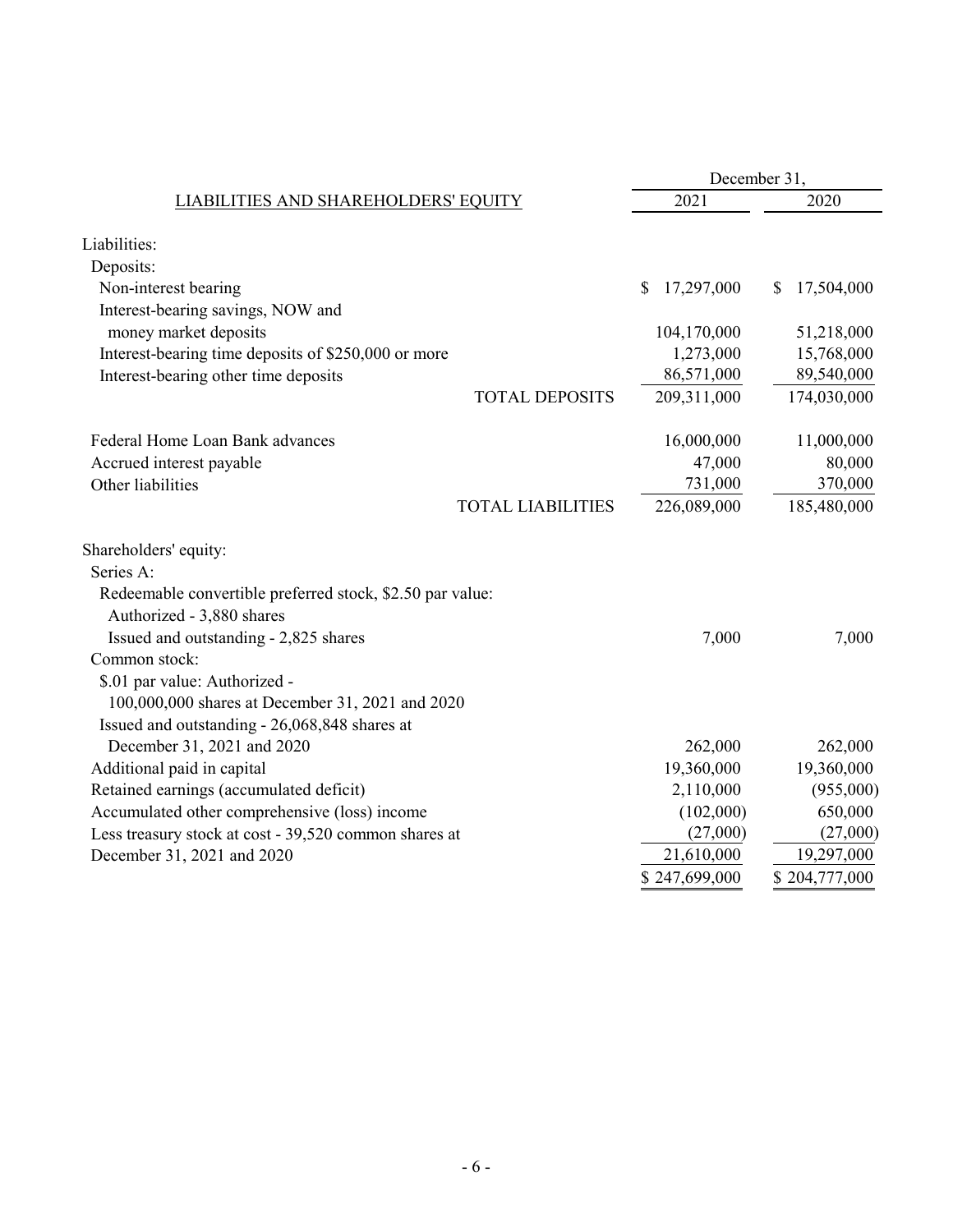# STATEMENTS OF INCOME

|                                   |                             | Year ended December 31, |             |           |  |
|-----------------------------------|-----------------------------|-------------------------|-------------|-----------|--|
|                                   |                             | 2021                    |             | 2020      |  |
| Interest income:                  |                             |                         |             |           |  |
| Loans, including fees             | \$                          | 8,641,000               | \$          | 7,387,000 |  |
| Debt securities:                  |                             |                         |             |           |  |
| U.S. obligations                  |                             | 383,000                 |             | 382,000   |  |
| Deposits with banks and other     |                             | 92,000                  |             | 178,000   |  |
|                                   | Total interest income       | 9,116,000               |             | 7,947,000 |  |
| Interest expense:                 |                             |                         |             |           |  |
| Deposits                          |                             | 1,197,000               |             | 2,059,000 |  |
| <b>Borrowed</b> funds             |                             | 105,000                 |             | 152,000   |  |
|                                   | Total interest expense      | 1,302,000               |             | 2,211,000 |  |
| NET INTEREST INCOME BEFORE        |                             |                         |             |           |  |
| PROVISION FOR LOAN LOSSES         |                             | 7,814,000               |             | 5,736,000 |  |
| Provision for loan losses         |                             | 400,000                 |             | 423,000   |  |
|                                   | NET INTEREST INCOME         |                         |             |           |  |
| AFTER PROVISION FOR LOAN LOSSES   |                             | 7,414,000               |             | 5,313,000 |  |
| Non-interest income:              |                             |                         |             |           |  |
| Service charges                   |                             | 10,000                  |             | 16,000    |  |
| Other income                      |                             | 39,000                  |             | 42,000    |  |
|                                   | Total non-interest income   | 49,000                  |             | 58,000    |  |
| Non-interest expenses:            |                             |                         |             |           |  |
| Salaries and employee benefits    |                             | 1,940,000               |             | 1,855,000 |  |
| Occupancy expenses                |                             | 164,000                 |             | 178,000   |  |
| Depreciation                      |                             | 55,000                  |             | 60,000    |  |
| Professional fees                 |                             | 576,000                 |             | 479,000   |  |
| Data processing fees              |                             | 283,000                 |             | 313,000   |  |
| Other loan expense                |                             | 39,000                  |             | 23,000    |  |
| Marketing and advertising         |                             | 6,000                   |             | 4,000     |  |
| FDIC assessments                  |                             | 150,000                 |             | 80,000    |  |
| Other operating expenses          |                             | 265,000                 |             | 269,000   |  |
|                                   | Total non-interest expenses | 3,478,000               |             | 3,261,000 |  |
| <b>INCOME BEFORE INCOME TAXES</b> |                             |                         |             |           |  |
|                                   |                             | 3,985,000               |             | 2,110,000 |  |
| Expense for income taxes          |                             | (920,000)               |             | (490,000) |  |
|                                   | <b>NET INCOME</b>           | \$<br>3,065,000         | \$          | 1,620,000 |  |
|                                   | NET INCOME APPLICABLE TO    |                         |             |           |  |
|                                   | <b>COMMON SHAREHOLDERS</b>  | 3,065,000<br>\$         | \$          | 1,620,000 |  |
| Earnings per common share:        |                             |                         |             |           |  |
| <b>Basic</b>                      | $\frac{1}{2}$               | 0.12                    | \$          | 0.06      |  |
| Diluted                           |                             | \$<br>0.12              | $\mathbb S$ | 0.06      |  |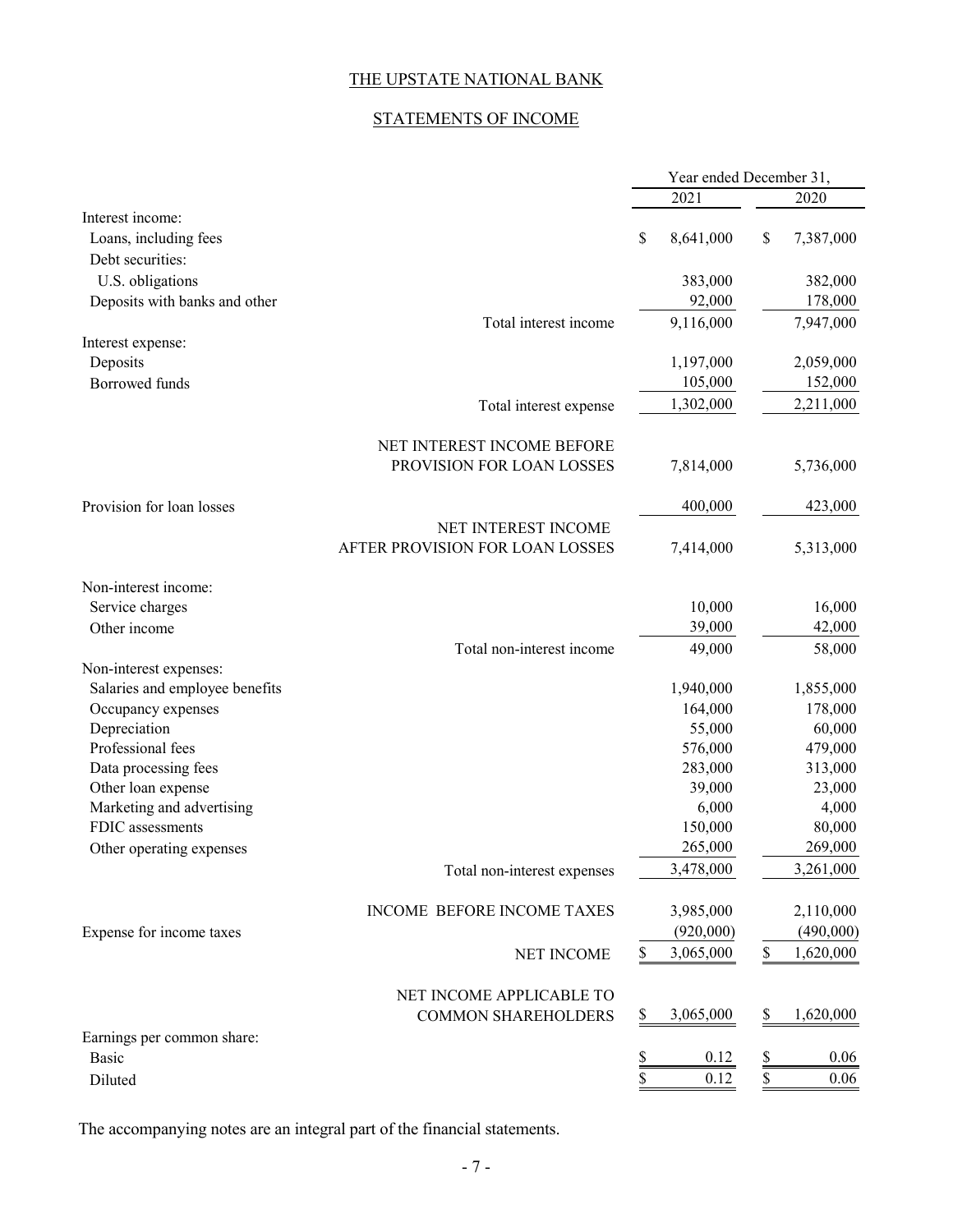# STATEMENTS OF COMPREHENSIVE INCOME

|                                                                       | Year ended December 31, |  |           |  |
|-----------------------------------------------------------------------|-------------------------|--|-----------|--|
|                                                                       | 2021                    |  | 2020      |  |
| Net income                                                            | \$<br>3,065,000         |  | 1,620,000 |  |
| Other comprehensive (loss) income:                                    |                         |  |           |  |
| Change in net unrealized (loss) gain on available for sale securities | (780,000)               |  | 311,000   |  |
| Tax effect                                                            | 28,000                  |  |           |  |
| OTHER COMPREHENSIVE (LOSS) INCOME                                     | (752,000)               |  | 311,000   |  |
| <b>COMPREHENSIVE INCOME</b>                                           | 2,313,000               |  | 1,931,000 |  |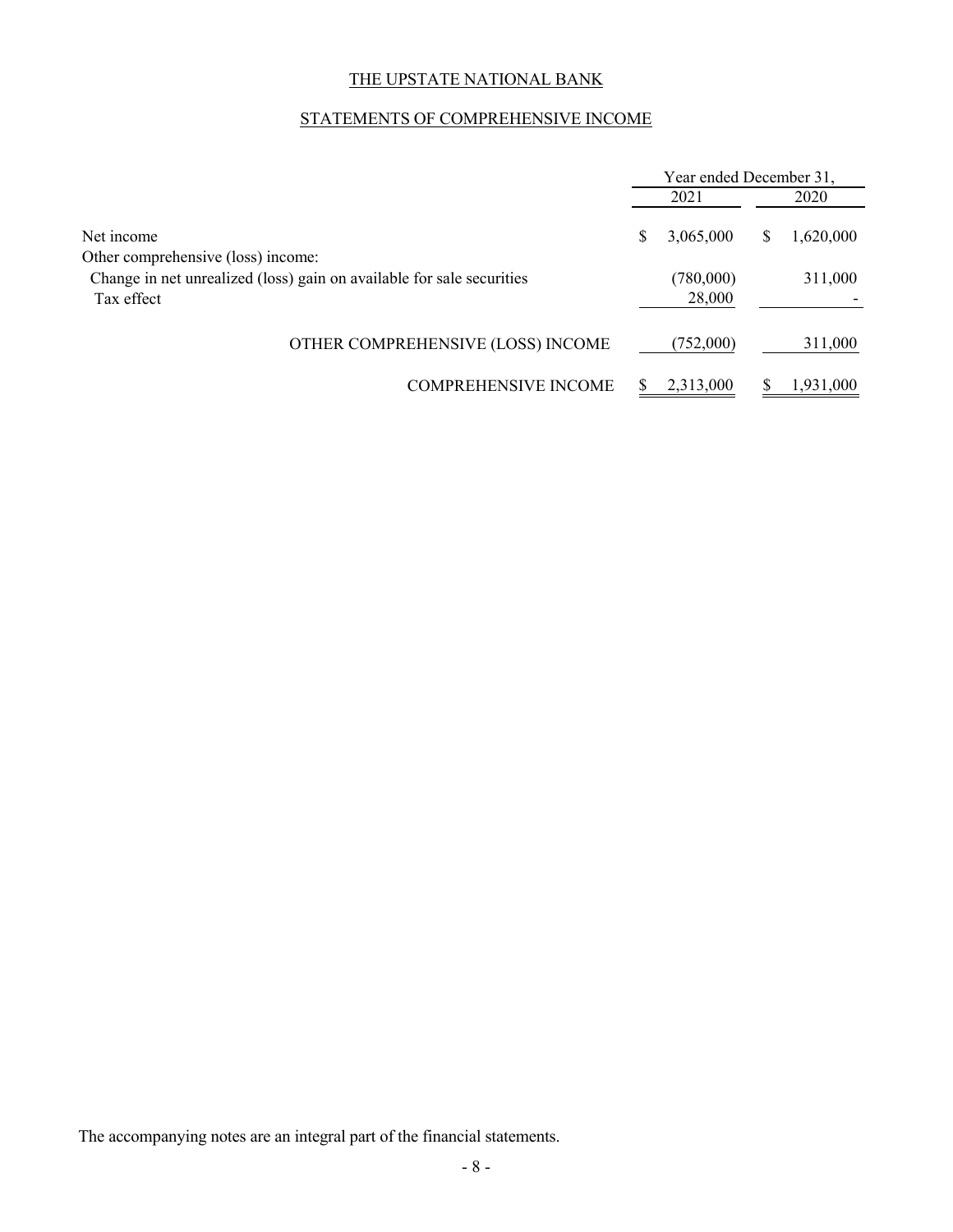# STATEMENTS OF CHANGES IN SHAREHOLDERS' EQUITY

# YEARS ENDED DECEMBER 31, 2021 AND 2020

|                            | Series A<br>Redeemable<br>Convertible<br>Preferred<br>Stock | Common<br><b>Stock</b> | Additional<br>Paid-in<br>Capital | (Accumulated<br>(deficit)<br>retained<br>earnings | Accumulated<br>other<br>comprehensive<br>income (loss) | Treasury<br>stock                     | Total            |
|----------------------------|-------------------------------------------------------------|------------------------|----------------------------------|---------------------------------------------------|--------------------------------------------------------|---------------------------------------|------------------|
| Balance at January 1, 2020 | 7,000<br>\$                                                 | \$<br>261,000          | \$19,361,000                     | \$(2,575,000)                                     | \$<br>339,000                                          | $\boldsymbol{\mathsf{S}}$<br>(28,000) | \$<br>17,365,000 |
| Net income                 |                                                             |                        |                                  | 1,620,000                                         |                                                        |                                       | 1,620,000        |
| Sale of treasury stock     |                                                             | 1,000                  | (1,000)                          |                                                   |                                                        | 1,000                                 | 1,000            |
| Other comprehensive income |                                                             |                        |                                  |                                                   | 311,000                                                |                                       | 311,000          |
| <b>BALANCE AT</b>          |                                                             |                        |                                  |                                                   |                                                        |                                       |                  |
| <b>DECEMBER 31, 2020</b>   | 7,000                                                       | 262,000                | 19,360,000                       | (955,000)                                         | 650,000                                                | \$<br>(27,000)                        | \$<br>19,297,000 |
| Net income                 |                                                             |                        |                                  | 3,065,000                                         |                                                        |                                       | 3,065,000        |
| Other comprehensive loss   |                                                             |                        |                                  |                                                   | (780,000)                                              |                                       | (780,000)        |
| Tax effect                 |                                                             |                        |                                  |                                                   | 28,000                                                 |                                       | 28,000           |
| <b>BALANCE AT</b>          |                                                             |                        |                                  |                                                   |                                                        |                                       |                  |
| <b>DECEMBER 31, 2021</b>   | 7,000                                                       | 262,000                | \$19,360,000                     | \$2,110,000                                       | \$<br>(102,000)                                        | \$<br>(27,000)                        | \$<br>21,610,000 |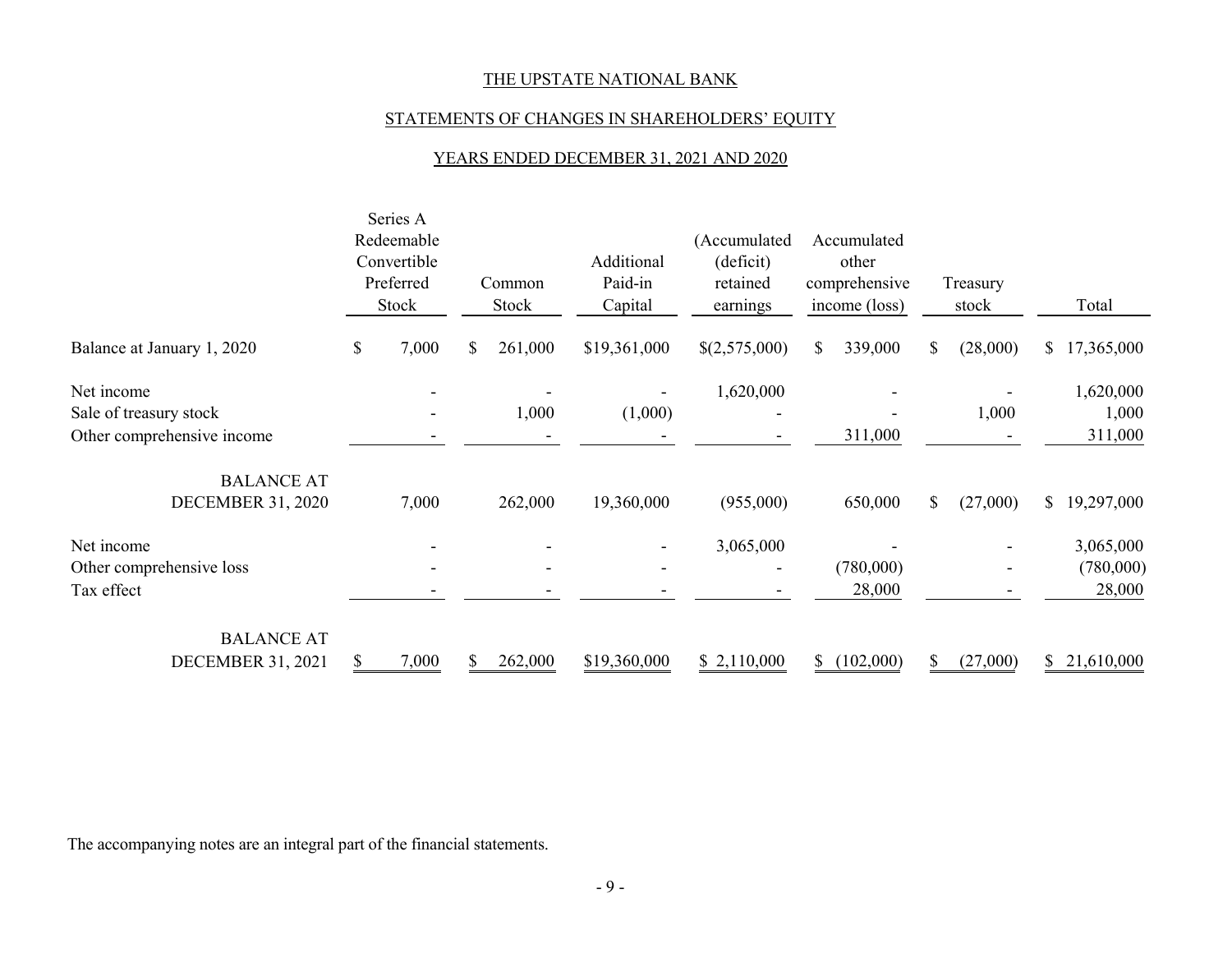# STATEMENTS OF CASH FLOWS

|                                                                  | Year ended December 31,              |                          |  |
|------------------------------------------------------------------|--------------------------------------|--------------------------|--|
|                                                                  | 2021                                 | 2020                     |  |
| CASH FLOWS - OPERATING ACTIVITIES                                |                                      |                          |  |
| Net income                                                       | \$<br>3,065,000                      | 1,620,000<br>\$          |  |
| Adjustments to reconcile net income to net cash provided from    |                                      |                          |  |
| operating activities:                                            |                                      |                          |  |
| Provision for loan losses                                        | 400,000                              | 423,000                  |  |
| Depreciation                                                     | 55,000                               | 60,000                   |  |
| Net amortization of securities                                   | 144,000                              | 73,000                   |  |
| Amortization on loans, net                                       | (112,000)                            | (63,000)                 |  |
| Deferred income tax expense                                      | 917,000                              | 484,000                  |  |
| Changes in certain assets and liabilities affecting operations:  |                                      |                          |  |
| Accrued interest receivable                                      | 37,000                               | (288,000)                |  |
| Other assets                                                     |                                      | (8,000)                  |  |
| Accrued interest payable                                         | (33,000)                             | (26,000)                 |  |
| Other liabilities                                                | 361,000                              | 48,000                   |  |
| NET CASH PROVIDED FROM                                           |                                      |                          |  |
| OPERATING ACTIVITIES                                             | 4,834,000                            | 2,323,000                |  |
|                                                                  |                                      |                          |  |
| <b>CASH FLOWS - INVESTING ACTIVITIES</b>                         |                                      |                          |  |
| Increase in loans, net                                           | (33, 238, 000)                       | (39,378,000)             |  |
| Proceeds from available for sale securities                      | 6,453,000                            | 4,576,000                |  |
| Proceeds from restricted equity securities                       | 1,489,000                            | 3,254,000                |  |
| Purchase of available for sale securities                        | (23,378,000)                         | (3,005,000)              |  |
| Purchase of restricted equity securities                         | (1,882,000)                          | (2,852,000)              |  |
| Purchases of premises and equipment                              | (6,000)                              | (23,000)                 |  |
| Decrease (increase) in interest bearing deposits with banks, net | 5,480,000                            | (2,813,000)              |  |
| NET CASH USED FOR                                                |                                      |                          |  |
| <b>INVESTING ACTIVITIES</b>                                      | (45,082,000)                         | (40,241,000)             |  |
|                                                                  |                                      |                          |  |
| <b>CASH FLOWS - FINANCING ACTIVITIES</b>                         |                                      |                          |  |
| Net increase in deposits                                         | 35,281,000                           | 48,919,000               |  |
| Increase (decrease) in Federal Home Loan Bank advances           | 5,000,000                            | (11,000,000)             |  |
| Proceeds from sale of treasury stock                             |                                      | 1,000                    |  |
| NET CASH PROVIDED FROM                                           |                                      |                          |  |
| <b>FINANCING ACTIVITIES</b>                                      | 40,281,000                           | 37,920,000               |  |
|                                                                  |                                      |                          |  |
| NET INCREASE IN                                                  |                                      |                          |  |
| CASH AND CASH EQUIVALENTS                                        | 33,000                               | 2,000                    |  |
|                                                                  |                                      |                          |  |
| Cash and cash equivalents at beginning of year                   | 431,000                              | 429,000                  |  |
| CASH AND CASH EQUIVALENTS AT END OF YEAR                         | $\boldsymbol{\mathsf{S}}$<br>464,000 | $\mathsf{\$}$<br>431,000 |  |
|                                                                  |                                      |                          |  |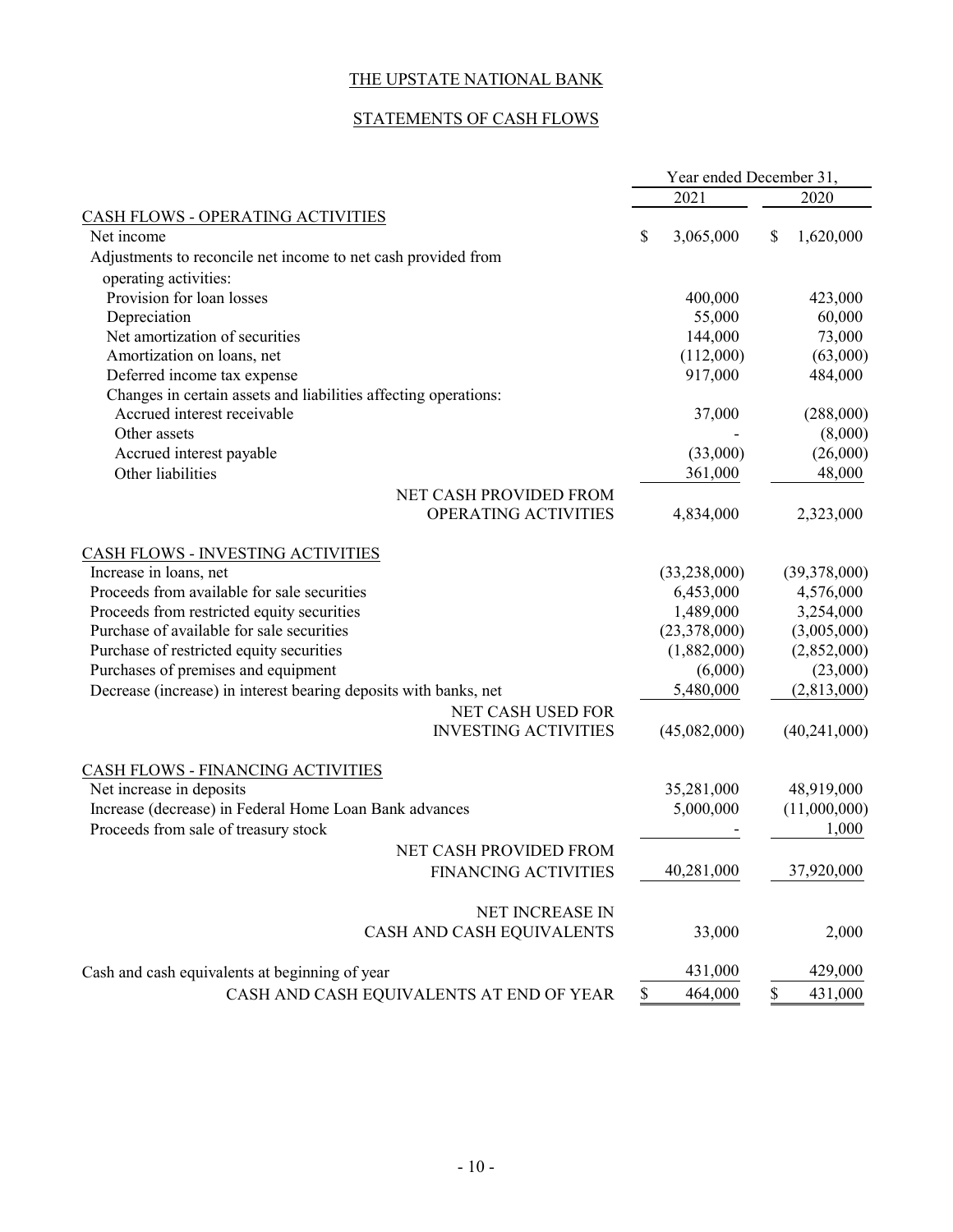# STATEMENTS OF CASH FLOWS, Cont'd

|                                                   | Year ended December 31. |             |  |  |
|---------------------------------------------------|-------------------------|-------------|--|--|
|                                                   | 2021                    | 2020        |  |  |
| SUPPLEMENTAL DISCLOSURES OF CASH FLOW INFORMATION |                         |             |  |  |
| Cash paid during the period for:                  |                         |             |  |  |
| Interest                                          | 1,335,000               | \$2,237,000 |  |  |
| Income taxes                                      | 3,000                   | 5,000       |  |  |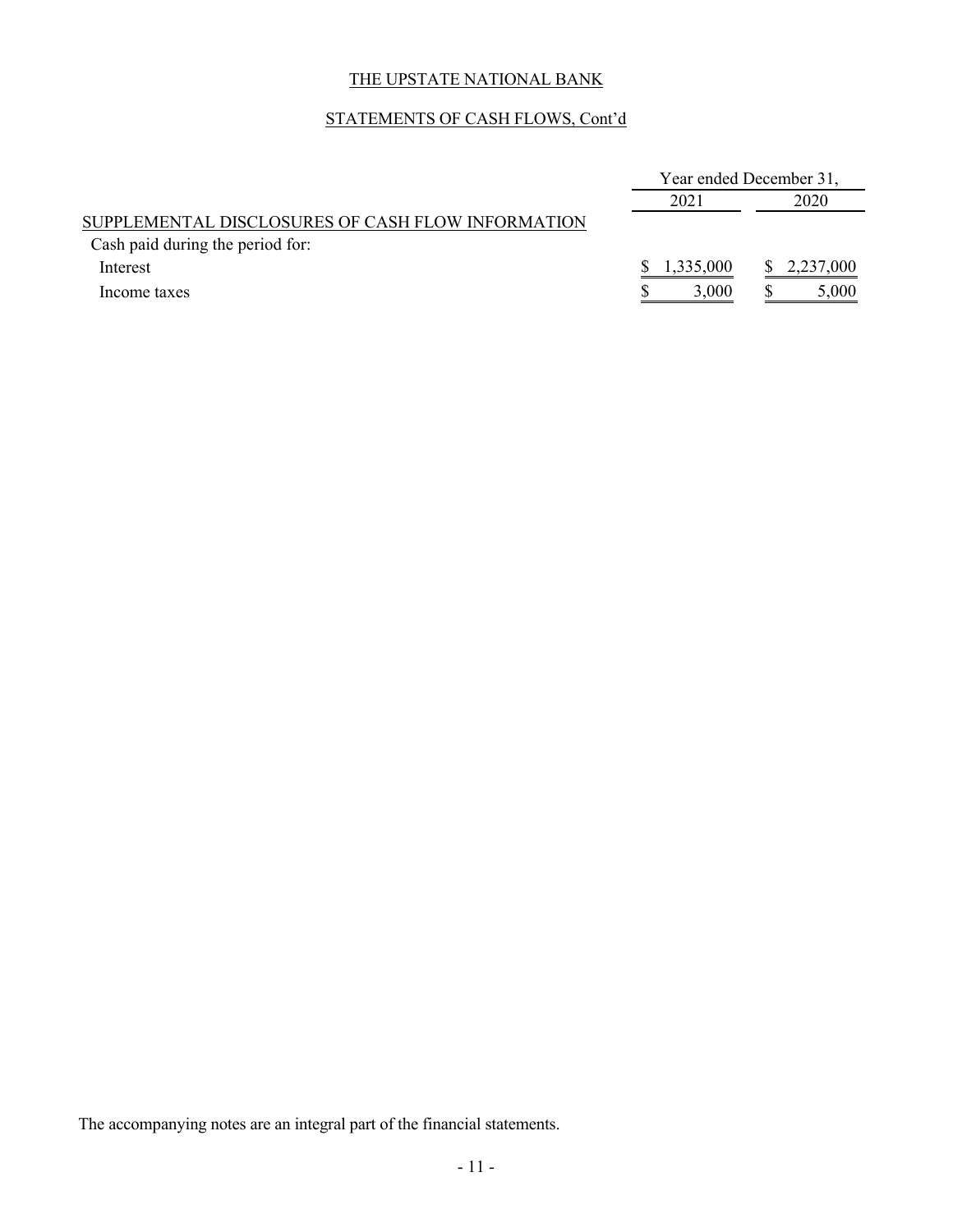# NOTES TO FINANCIAL STATEMENTS

# DECEMBER 31, 2021 AND 2020

# 1. ORGANIZATION AND SUMMARY OF SIGNIFICANT ACCOUNTING POLICIES

#### **Organization**

The Upstate National Bank (the Bank), a national bank with offices in New York State, provides lending, deposit, and other financial services to consumers and businesses located within its service area.

#### Cash and cash equivalents

For purposes of reporting cash flows, cash and cash equivalents include cash, due from banks, federal funds sold, and short-term investments, with original terms to maturity of 90 days or less.

#### Investment securities

Debt securities that management has the positive intent and ability to hold to maturity are classified as "held to maturity" and recorded at amortized cost. Securities not classified as held to maturity are classified as "available for sale". Unrealized holding losses and gains for debt securities are reported in other comprehensive income (loss), whereas unrealized holding gains and losses for equity securities are reported in net income. Restricted equity securities consist primarily of Federal Reserve Bank and Federal Home Loan Bank stock.

Purchase premiums and discounts are recognized in interest income using the interest method over the terms of the securities. Declines in the fair value of held to maturity and available for sale securities below their cost that are deemed to be other than temporary are reflected in earnings as realized losses. In estimating other than temporary impairment losses, management considers (1) the length of time and the extent to which the fair value has been less than cost, (2) the financial condition and near-term prospects of the issuer, and (3) the intent and ability of the Bank to retain its investment in the issuer for a period of time sufficient to allow for any anticipated recovery in fair value. Gains and losses on the sale of securities are recorded on the trade date and are determined using the specific identification method.

# Loans

The Bank grants mortgage, commercial, and consumer loans to customers. A substantial portion of the loan portfolio is represented by residential and commercial mortgage loans throughout New York State. The ability of the Bank's debtors to honor their contracts is dependent upon the real estate and general economic conditions in this area.

Loans that management has the intent and ability to hold for the foreseeable future or until maturity or pay-off generally are reported at their outstanding principal balances adjusted for the allowance for loan losses and any deferred fees or costs on originated loans. Interest income is accrued on the unpaid principal balance. Loan origination fees (net of certain direct origination costs), premiums, and discounts are deferred and recognized as an adjustment of the related loan yield using the interest method over the contractual life of the loan.

The accrual of interest on residential mortgage, commercial mortgage and commercial loans is discontinued at the time the loan is 90 days delinquent unless the credit is well-secured and in the process of collection. Loans are placed on nonaccrual status or charged-off at an earlier date if collection of principal or interest is considered doubtful.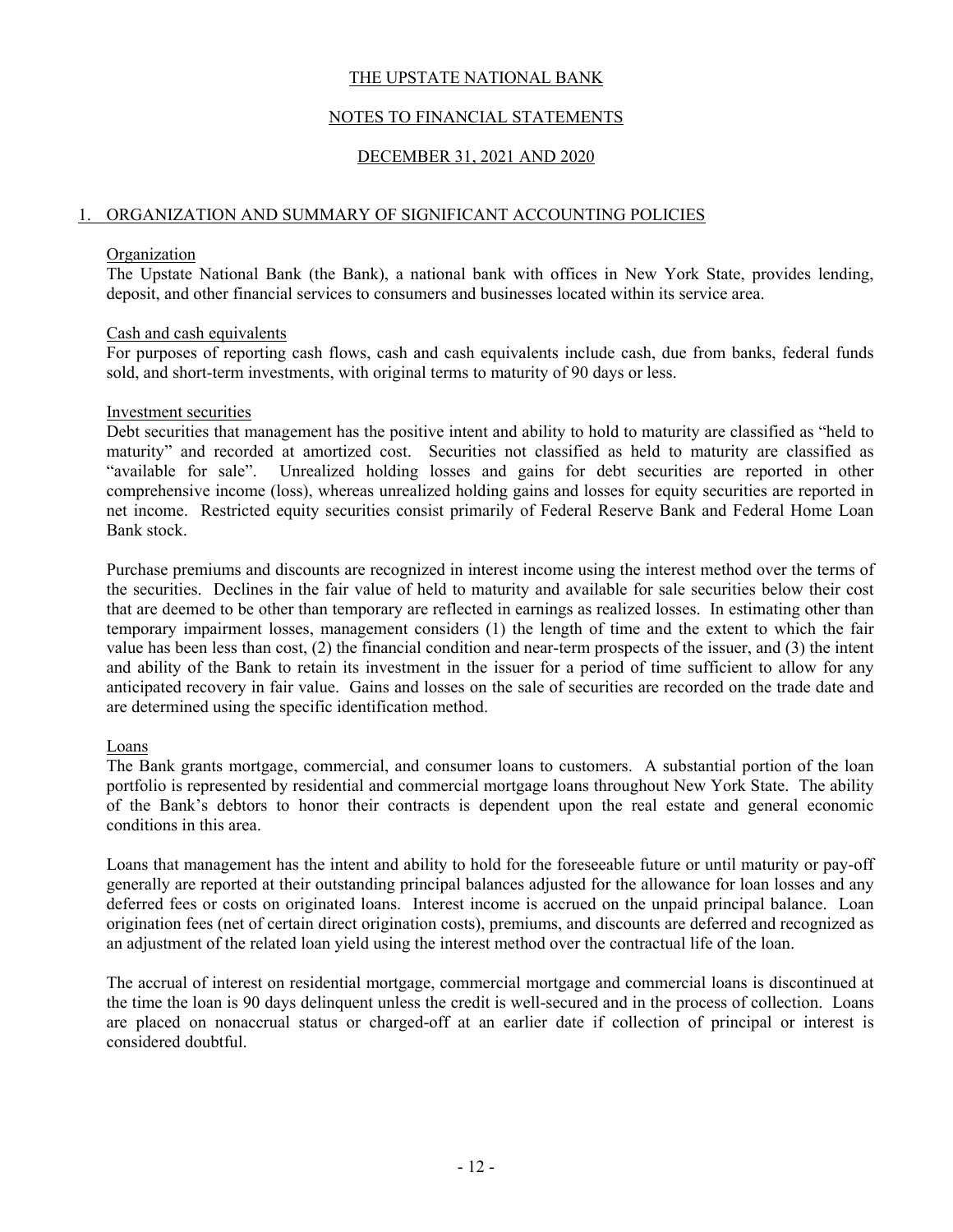# NOTES TO FINANCIAL STATEMENTS, Cont'd

# DECEMBER 31, 2021 AND 2020

# 1. ORGANIZATION AND SUMMARY OF SIGNIFICANT ACCOUNTING POLICIES, Cont'd

All interest income accrued but not collected for loans that are placed on nonaccrual or charged off is generally reversed against interest income. Interest received on nonaccrual loans, including impaired loans, generally is applied against principal or reported as interest income, according to management's judgment as to the collectability of principal. Generally, loans are restored to accrual status when the obligation is brought current, has performed in accordance with the contractual terms for a reasonable period of time and the ultimate collectability of the total contractual principal and interest is no longer in doubt.

#### Allowance for loan losses

The allowance for loan losses is established through a provision for loan losses charged to expense. Loans, or portions of loans, which are determined to be uncollectible are charged against the allowance account and subsequent recoveries, if any, are credited to the account. The allowance for loan losses is based on management's ongoing assessment of the Bank's credit exposure, given its judgment about a number of relevant variables. These variables include prevailing and anticipated domestic economic conditions, assigned risk ratings, the diversification and size of the loan portfolio, the results of the most recent regulatory examinations available to the Bank, off-balance sheet credit risks, the nature and level of non-performing loans that have been identified as potential problems, the adequacy of collateral, past and expected loss experience and other factors deemed relevant by management. This evaluation is inherently subjective as it requires estimates that are susceptible to significant revision as more information becomes available.

The allowance consists of specific, general, and unallocated components. The specific component relates to loans that are classified as impaired. For loans that are classified as impaired, an allowance is established when the discounted cash flow (or collateral value or observable market price) of the impaired loan is lower than the carrying value of that loan. The general component covers pools of loans by loan class including commercial loans that are not considered impaired, as well as smaller balance homogeneous consumer loans. These pools of loans are evaluated for loss exposure based upon historical loss rates for each of these categories of loans, adjusted for qualitative risk factors.

Each of the qualitative risk factors is assigned a value to reflect improving, stable or declining conditions based on management's best judgment using relevant information at the time of the evaluation.

An unallocated component is maintained to cover uncertainties that could affect management's estimate of probable losses. The unallocated component of the allowance reflects the margin of imprecision inherent in the underlying assumptions used in the methodologies for estimating specific and general losses in the portfolio.

A loan is considered impaired when, based on current information and events, it is probable that the Bank will be unable to collect the scheduled payments of principal or interest when due according to the contractual terms of the loan agreement. Factors considered by management in determining impairment include payment status, collateral value, and the probability of collecting scheduled principal and interest payments when due. Loans that experience insignificant payment delays and payment shortfalls generally are not classified as impaired. Management determines the significance of payment delays and payment shortfalls on a case-by-case basis, taking into consideration all of the circumstances surrounding the loan and the borrower including the length of the delay, the reasons for the delay, the borrower's prior payment record, and the amount of the shortfall in relation to the principal and interest owed. Impairment is measured on a loan by loan basis by either the present value of expected future cash flows discounted at the loan's effective interest rate or the fair value of the collateral if the loan is collateral dependent.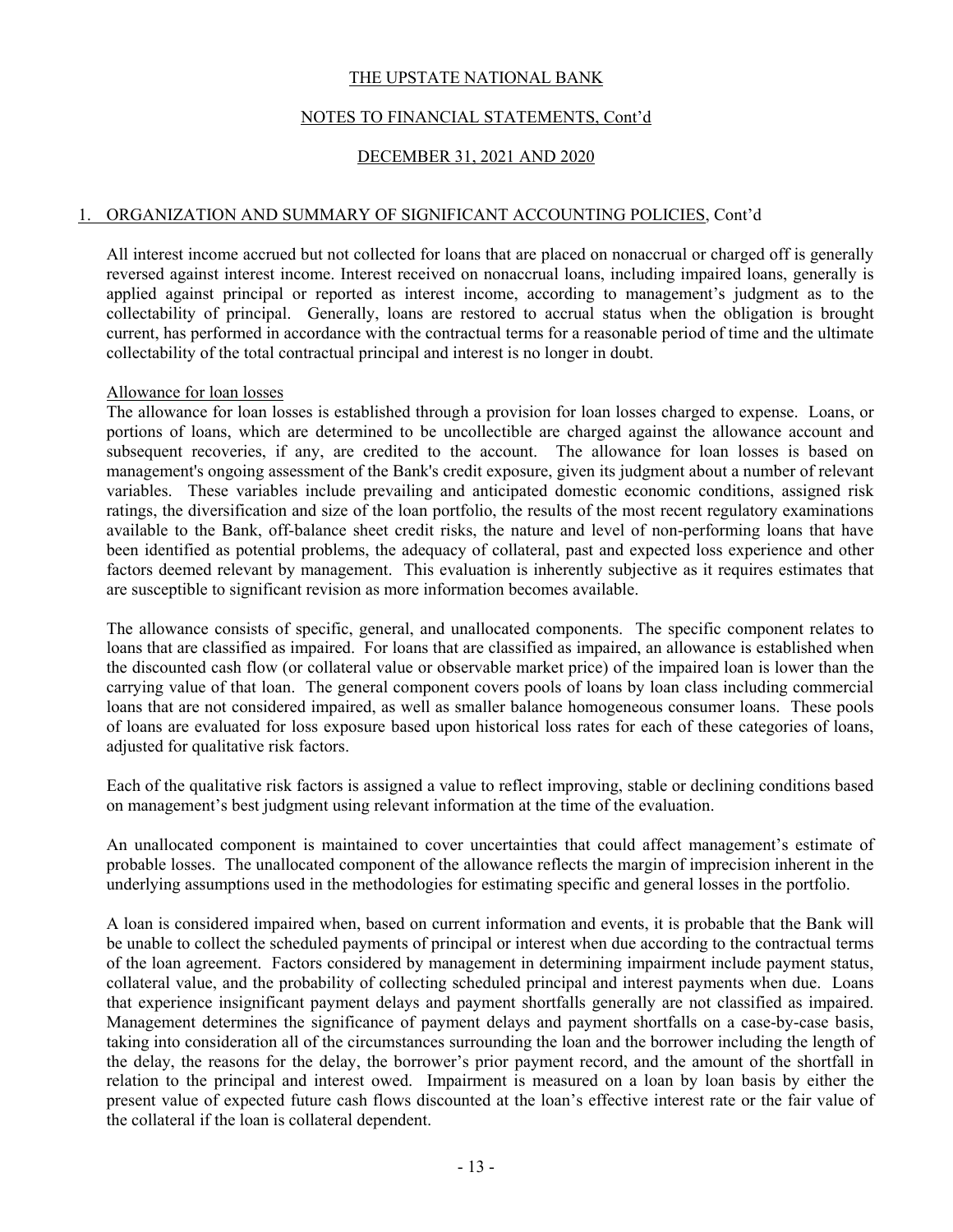# NOTES TO FINANCIAL STATEMENTS, Cont'd

# DECEMBER 31, 2021 AND 2020

# 1. ORGANIZATION AND SUMMARY OF SIGNIFICANT ACCOUNTING POLICIES, Cont'd

An allowance for loan losses is established for an impaired loan if its carrying amount exceeds its estimated fair value. The estimated fair values of substantially all of the Bank's impaired loans are measured based on the estimated fair value of the loan's collateral.

Large groups of smaller balance homogeneous loans are collectively evaluated for impairment. Accordingly, the Bank does not separately identify individual consumer loans for impairment disclosures, unless such loans are the subject of a troubled debt restructuring agreement.

Loans whose terms are modified are classified as troubled debt restructurings if the Bank grants such borrowers concessions and it is deemed that those borrowers are experiencing financial difficulty. Concessions granted under a troubled debt restructuring generally involve a temporary reduction in interest rate or an extension of a loan's stated maturity date. Nonaccrual troubled debt restructurings are restored to accrual status if principal and interest payments, under the modified terms, are current for six consecutive months after modification. Loans classified as troubled restructurings are designated as impaired.

The direct and indirect effects of the COVID-19 pandemic resulted in a dramatic reduction in the economic activity that severely hampered the ability for businesses and consumers to meet their repayment obligations. The Coronavirus Aid, Relief, and Economic Security Act and the Consolidated Appropriations Act, 2021 (collectively "CARES Act"), in addition to providing financial assistance to both businesses and consumers, creates a forbearance program for federally-backed mortgage loans, protects borrowers from negative credit reporting due to loan accommodations related to the national emergency, and provides financial institutions the option to temporarily suspend certain requirements under GAAP related to troubled debt restructurings to account for the effects of COVID-19. The bank regulatory agencies likewise issued guidance encouraging financial institutions to work prudently with borrowers who are, or may be, unable to meet their contractual payment obligations because of the effects of COVID-19. The guidance, with concurrence of the Financial Accounting Standards Board, and provisions of the CARES Act allow modifications made on a good faith basis in response to COVID-19 to borrowers who were current with their payments prior to any relief, to not be treated as troubled debt restructurings nor be reported as past due. Modifications may include payment deferrals (including maturity extensions), covenant waivers and fee waivers. The Bank worked with its customers affected by COVID-19 and granted modifications across many of its loan portfolios. To the extent that such modifications meet the criteria described, the modified loans have not been classified as troubled debt restructurings nor reported as past due. As of December 31, 2020, the Bank had outstanding loan balances of \$1,638,000 for which COVID-19 payment deferral had been granted. There were no outstanding loan balances for which COVID-19 payment deferral has been granted as of December 31, 2021.

The allowance calculation methodology includes further segregation of loan classes into risk rating categories. The borrower's overall financial condition, repayment sources, guarantors and value of collateral, if appropriate, are evaluated annually for commercial loans or when credit deficiencies arise, such as delinquent loan payments, for commercial and consumer loans.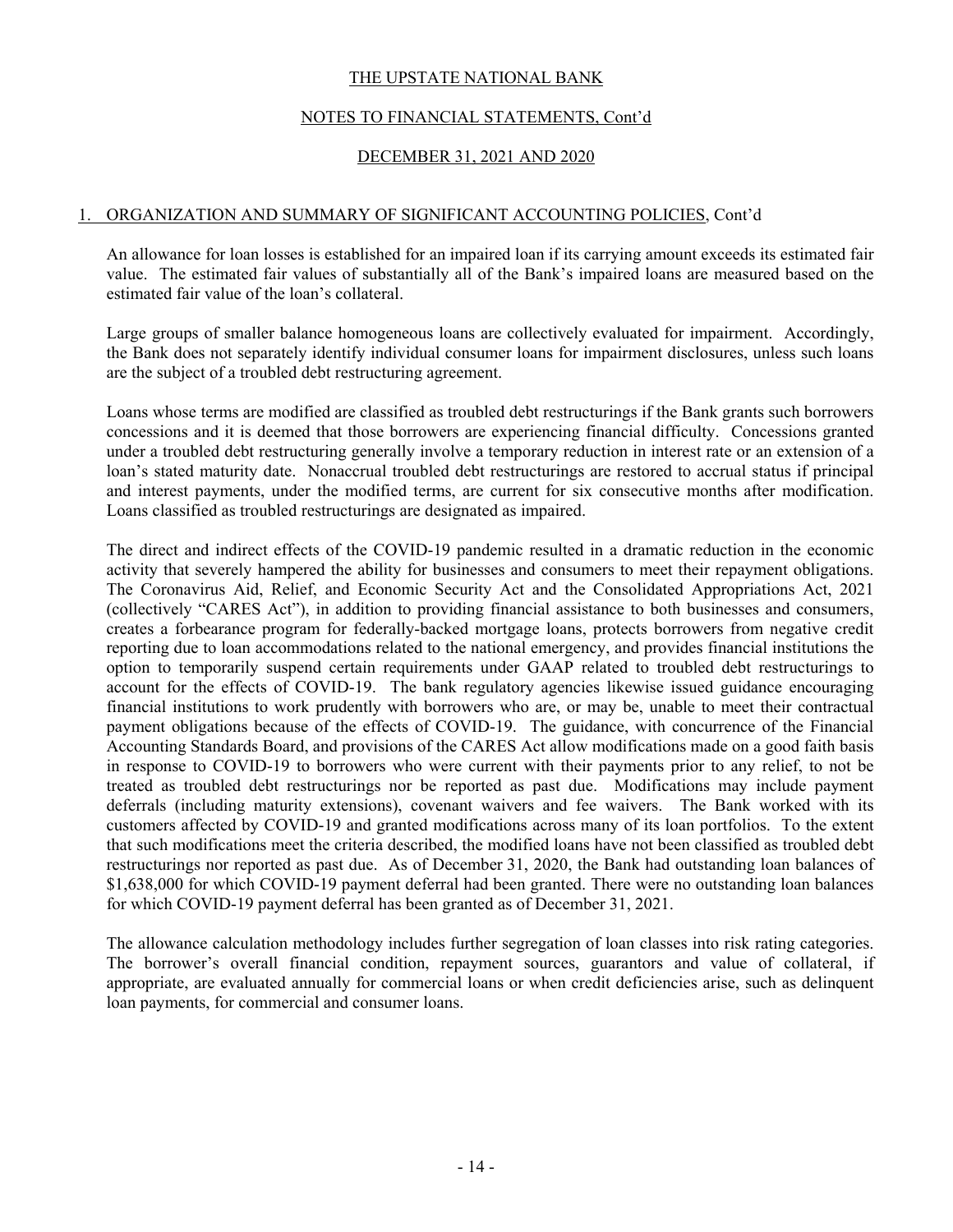# NOTES TO FINANCIAL STATEMENTS, Cont'd

# DECEMBER 31, 2021 AND 2020

# 1. ORGANIZATION AND SUMMARY OF SIGNIFICANT ACCOUNTING POLICIES, Cont'd

Credit quality risk ratings include regulatory classifications of special mention, substandard, doubtful and loss. Loans criticized special mention have potential weaknesses that deserve management's close attention. If uncorrected, the potential weaknesses may result in deterioration of the repayment prospects. Loans classified substandard have a well-defined weakness or weaknesses that jeopardize the liquidation of the debt. They include loans that are inadequately protected by the current sound net worth and paying capacity of the obligor or of the collateral pledge, if any. Loans classified doubtful have all the weaknesses inherent in loans classified substandard with the added characteristic that collection or liquidation in full, or the basis of current conditions and facts, is highly improbable. Loans classified as a loss are considered uncollectible and are charged to the allowance for loans losses. Loans not classified are rated pass.

Management believes the allowance for loan losses is adequate. While management uses available information in establishing the allowance for loan losses, future additions to the allowance may be necessary if conditions differ substantially from the assumptions used in making the evaluations. In addition, regulatory agencies, as an integral part of their examination process, periodically review the Bank's allowance for loan losses. Such agencies may require the Bank to recognize additions to the allowance based on their judgments about information available to them at the time of their examination.

### Premises and equipment

Premises and equipment are stated at cost less accumulated depreciation. Major renewals and betterments are capitalized, while repairs and maintenance are charged to operations as incurred. Upon sale or retirement, the related cost and allowances for depreciation are removed from the accounts and the related gain or loss is reflected in operations. Depreciation is computed by the straight-line method over the estimated useful lives of the assets, which range from 3 to 40 years.

### Foreclosed real estate

Assets acquired through, or in lieu of, loan foreclosure are held for sale and are initially recorded at fair value less costs to sell at the date of foreclosure, establishing a new cost basis. Subsequent to foreclosure, valuations are periodically performed by management, and any subsequent write-downs are recorded as a charge to operations, if necessary, to reduce the carrying value of the property to the lower of its cost or fair value less costs to sell. There was no foreclosed real estate at December 31, 2021 or 2020.

#### Common stock

In 2018, the Board of Directors approved a proposal to amend the Certificate of Incorporation to increase the number of authorized shares of common stock from 50,000,000 shares to 100,000,000 shares. The amendment had no effect on the par value of the common stock.

#### Treasury stock

Treasury stock is recorded at cost.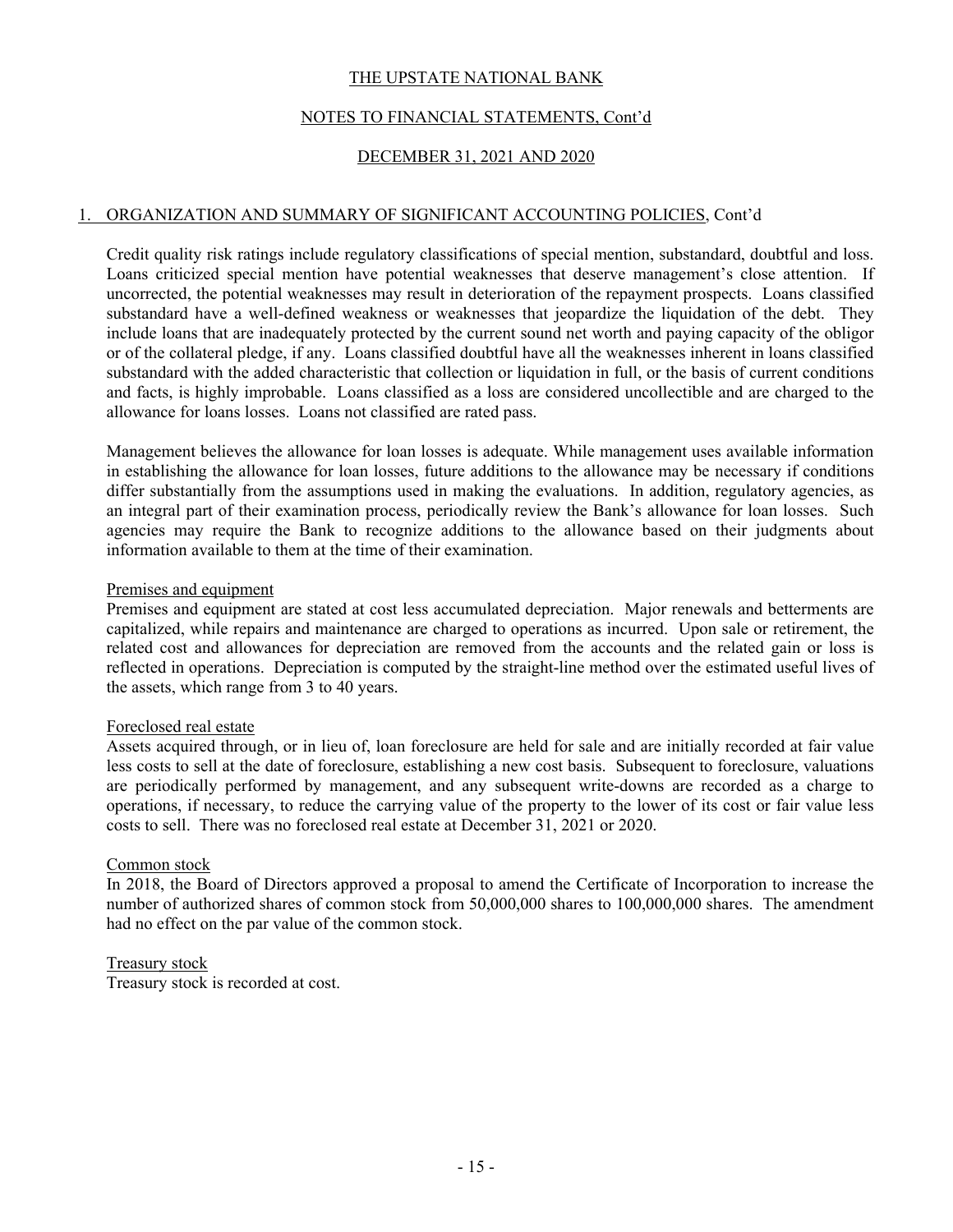# NOTES TO FINANCIAL STATEMENTS, Cont'd

### DECEMBER 31, 2021 AND 2020

### 1. ORGANIZATION AND SUMMARY OF SIGNIFICANT ACCOUNTING POLICIES, Cont'd

### Income taxes

Deferred tax assets and liabilities arise from temporary differences between the financial statement and tax basis of assets and liabilities, as measured by the enacted tax rates which are expected to be in effect when these differences reverse. Deferred tax expense (benefit) is a result of the changes in deferred tax assets and liabilities, except for the change in deferred taxes related to unrealized gains (losses) on debt securities available for sale which is reflected in other comprehensive income. The principal types of temporary differences between assets and liabilities for financial statement and tax return purposes are detailed in Note 8.

The Bank is taxed under the provisions of the Internal Revenue Code and applicable state tax laws. The Bank files tax returns in the U.S. federal jurisdiction and in New York State. With few exceptions, as of December 31, 2021, the Bank is no longer subject to U.S. federal or state income tax examinations by tax authorities for years ended before December 31, 2018. The tax returns for the years ended December 31, 2018 through 2021 are still subject to potential audit by the IRS and the taxing authorities in New York State. Management of the Bank believes it has no material uncertain tax positions and, accordingly, it has not recognized any liability for unrecognized tax benefits.

#### Off-balance sheet financial instruments

In the ordinary course of business, the Bank has originated off-balance sheet financial instruments consisting of commitments to extend credit, unused portions of consumer credit lines, commercial letters of credit, and municipal letters of credit. Such financial instruments are recorded in the financial statements when they are funded.

#### Use of estimates in the preparation of financial statements

The preparation of financial statements in conformity with accounting principles generally accepted in the United States of America requires management to make estimates and assumptions that affect the reported amounts of assets and liabilities and disclosure of contingent assets and liabilities at the date of the financial statements and the reported amounts of revenue and expenses during the reporting period. Actual results could differ from those estimates

#### Comprehensive income (loss)

Comprehensive income consists of net income and other comprehensive income (loss). Other comprehensive income (loss) consists of the change in net unrealized gains (losses) on available for sale debt securities.

#### New accounting pronouncements

#### Leases

In February 2016, the FASB issued a new standard related to leases to increase transparency and comparability among entities by requiring the recognition of right-of-use ("ROU") assets and lease liabilities on the balance sheet. Most prominent among the changes in the standard is the recognition of ROU assets and lease liabilities by lessees for those leases classified as operating leases under current U.S. GAAP. For nonpublic entities, the guidance in this new standard is effective for fiscal years beginning after December 15, 2021, and interim periods within fiscal years beginning after December 15, 2022. The Bank is currently evaluating the provisions of this standard to determine the impact the new standard will have on the Bank's financial position or results of operations.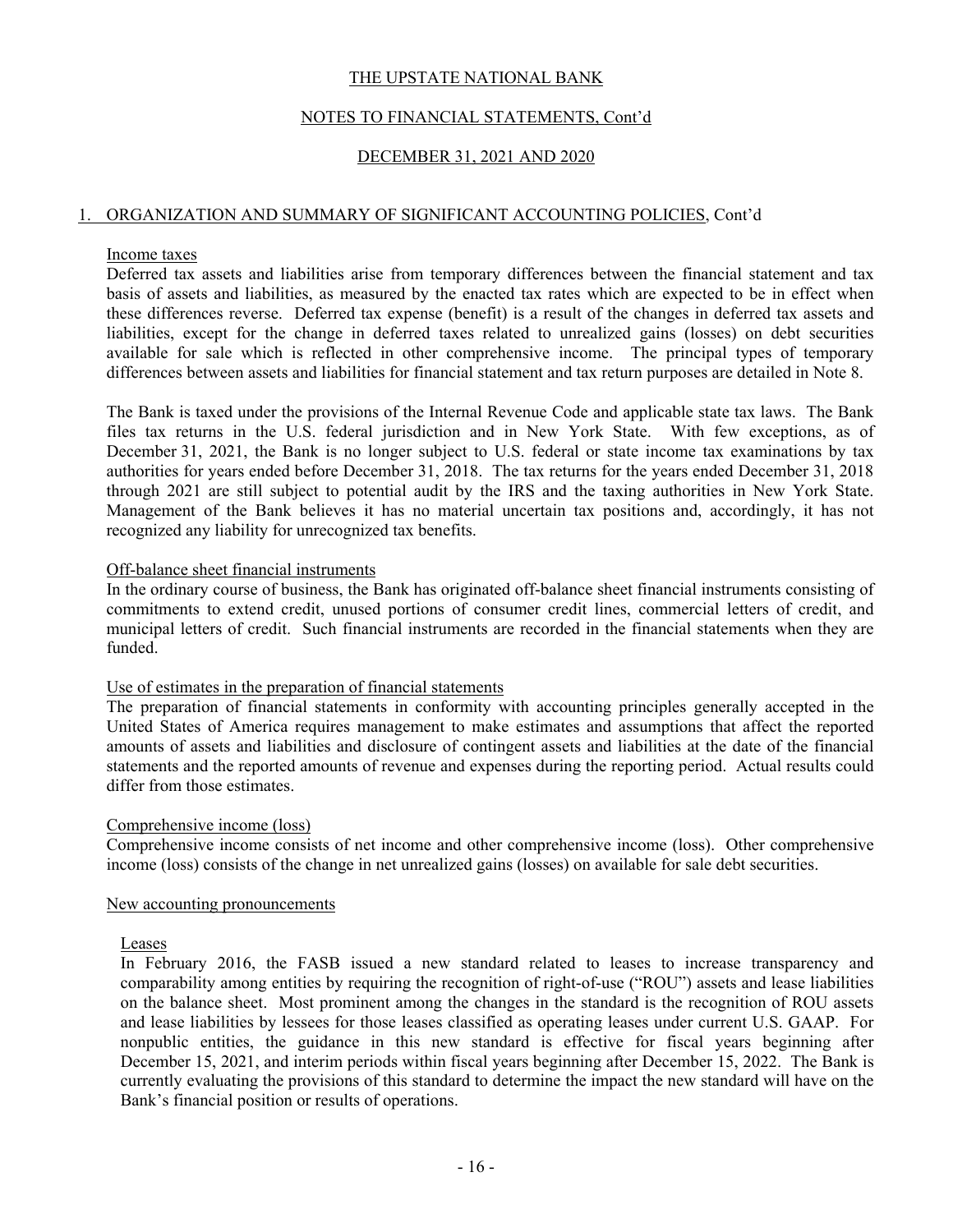# NOTES TO FINANCIAL STATEMENTS, Cont'd

# DECEMBER 31, 2021 AND 2020

# 1. ORGANIZATION AND SUMMARY OF SIGNIFICANT ACCOUNTING POLICIES, Cont'd

### Credit losses

In June 2016, the Financial Accounting Standards Board (FASB) issued Accounting Standards Update (ASU) 2016‐13, *Financial Instruments – Credit Losses (Topic 326)*. The ASU amends the guidance on the impairment of financial instruments. The ASU adds an impairment model known as the current expected credit loss (CECL) model that is based on expected losses rather than incurred losses. Under the new guidance, the Bank recognizes as an allowance its estimate of expected credit losses, which FASB believes will result in more timely recognition of losses when compared to the current model. For nonpublic business entities, the guidance in this ASU is effective for annual periods, and interim periods within those annual periods, beginning after December 15, 2022. The Bank is currently evaluating the provisions of this ASU to determine the impact the new standard will have on the Bank's financial condition or results of operations.

#### Revenue recognition

The majority of the Bank's revenue-generating transactions are not subject to ASC 606, including revenue generated from financial instruments, such as loans and investment securities which are presented in the statements of income as components of net interest income. All of the Bank's revenue from contracts with customers in the scope of ASC 606 is recognized within non-interest income.

*Other income and service charges*: The Bank earns fees from its deposit customers for transaction-based, account maintenance, and overdraft services. Transaction-based fees, which include services such at ATM users fees, stop payment charges, statement rendering, and ACH fees, are recognized at the time the transaction is executed as that is the point in time the Bank fulfills the customer's request. Account maintenance fees, which relate primarily to monthly maintenance, are recognized at the time the maintenance occurs. Overdraft fees are recognized at the point in time that the overdraft occurs. Service charges on deposits are withdrawn from the customer's account balance.

### COVID-19

On January 30, 2020, the World Health Organization ("WHO") announced a global health emergency because of a new strain of coronavirus (the "COVID-19 outbreak") and the risks to the international community as the virus spreads globally beyond its point of origin. In March 2020, the WHO classified the COVID-19 outbreak as a pandemic, based on the rapid increase in exposure globally. The full impact of the COVID-19 outbreak continues to evolve as of the date of this report. As such, it is uncertain as to the full magnitude that the pandemic will have on the Bank's financial condition, liquidity, and future results of operations. Management is actively monitoring the global situation on its financial condition, liquidity, operations, suppliers, industry, and workforce. Given the daily evolution of the COVID-19 outbreak and the global responses to curb its spread, the Bank is not able to estimate the effects of the COVID-19 outbreak on its results of operations, financial condition, or liquidity for 2022.

#### Reclassifications

Certain 2020 amounts have been reclassified to conform with the 2021 presentation.

#### Subsequent events

The Bank has conducted an evaluation of potential subsequent events occurring after the balance sheet date through April 18, 2022, which is the date the financial statements are available to be issued. No subsequent events requiring disclosure were noted.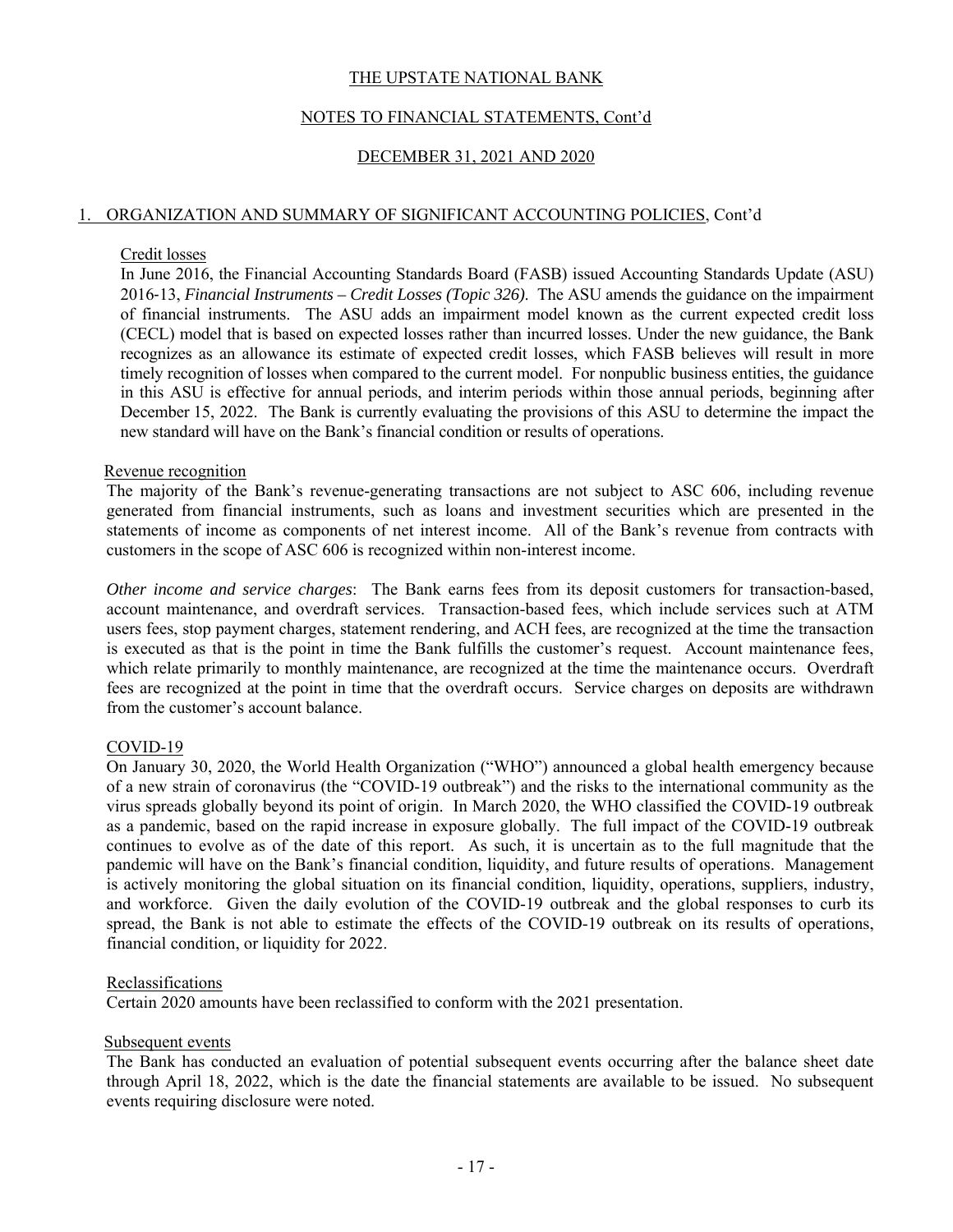# NOTES TO FINANCIAL STATEMENTS, Cont'd

### DECEMBER 31, 2021 AND 2020

### 2. EARNINGS PER COMMON SHARE

Basic earnings per common share is computed by dividing net income applicable to common shareholders by the weighted average number of common shares outstanding during the period. Diluted earnings per share is computed by dividing net income by the weighted-average number of common shares and dilutive potential common shares outstanding during the period. Treasury shares are not deemed outstanding for earnings per share calculations.

The factors used in the calculation of basic earnings per share and diluted earnings per share for the years ended December 31, 2021 and 2020 are as follows:

|                                                                 |                 | December 31,   |  |  |  |
|-----------------------------------------------------------------|-----------------|----------------|--|--|--|
|                                                                 | 2021            | 2020           |  |  |  |
| Net income                                                      | \$<br>3,065,000 | 1,620,000<br>S |  |  |  |
| Basic weighted-average shares<br>Effect of dilutive securities: | 26,068,848      | 26,067,494     |  |  |  |
| Convertible preferred stock - Series A                          | 14,125          | 14,125         |  |  |  |
| Dilutive potential common shares                                | 26,082,973      | 26,081,619     |  |  |  |
| Net earnings per share:                                         |                 |                |  |  |  |
| <b>Basic</b>                                                    | 0.12            | S<br>0.06      |  |  |  |
| Diluted                                                         | 0.12            | 0.06<br>S      |  |  |  |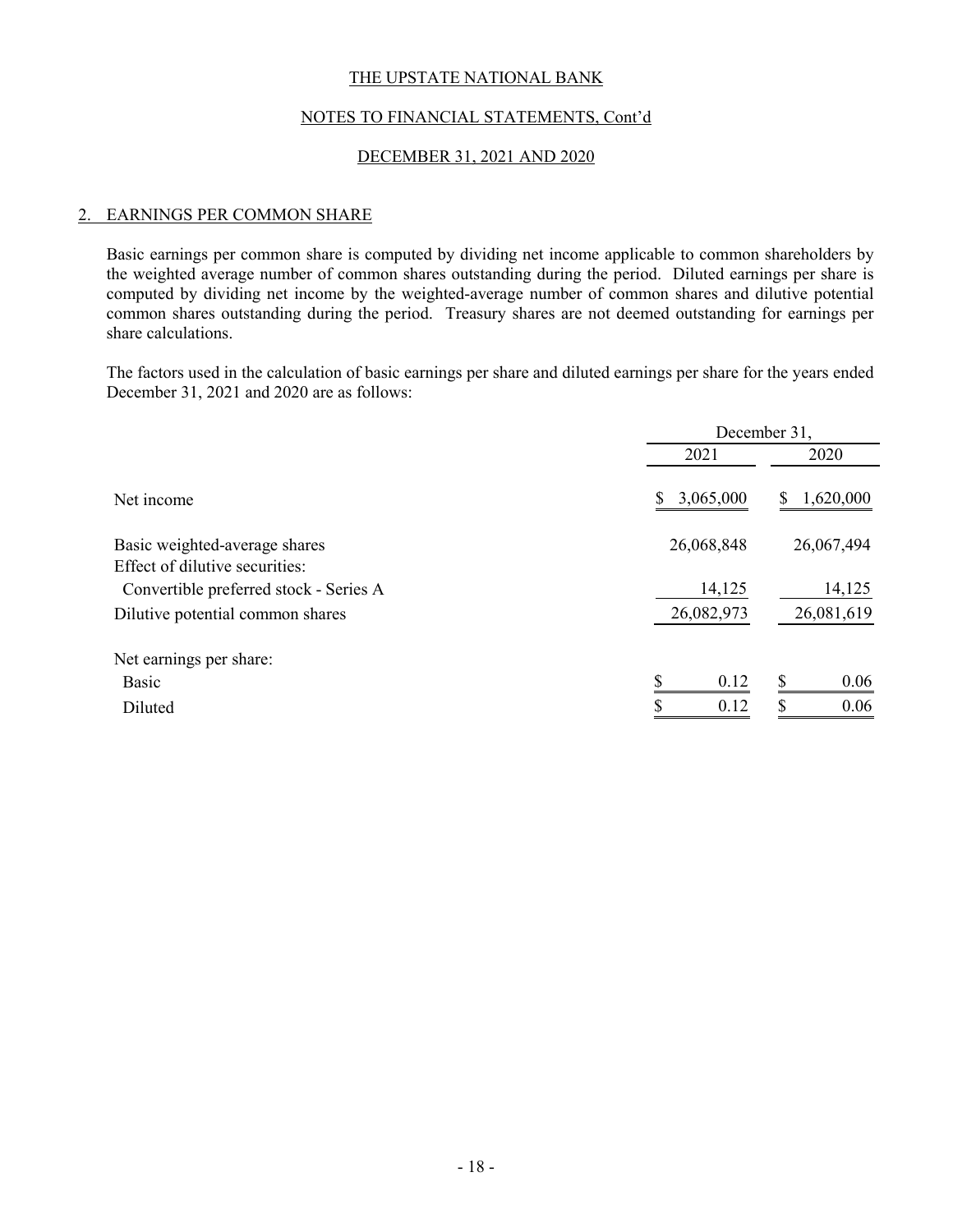# NOTES TO FINANCIAL STATEMENTS, Cont'd

# DECEMBER 31, 2021 AND 2020

# 3. INVESTMENT SECURITIES

The amortized cost and fair value of investment securities with gross unrealized gains and losses are as follows:

|                                                                                  | Amortized<br>cost                          | Gross<br>unrealized<br>gains       |                          | Fair<br>value                              |
|----------------------------------------------------------------------------------|--------------------------------------------|------------------------------------|--------------------------|--------------------------------------------|
| December 31, 2021                                                                |                                            |                                    |                          |                                            |
| Available for sale:<br>Mortgage Backed Securities -                              |                                            |                                    |                          |                                            |
| Government issued or guaranteed<br>Municipal bonds<br>SBA loan backed securities | 17,129,000<br>\$<br>7,611,000<br>4,862,000 | \$<br>144,000<br>36,000<br>158,000 | \$<br>278,000<br>190,000 | 16,995,000<br>\$<br>7,647,000<br>4,830,000 |
| Total securities                                                                 |                                            |                                    |                          |                                            |
| available for sale                                                               | 29,602,000<br>\$                           | \$<br>338,000                      | \$<br>468,000            | 29,472,000<br>S                            |
| Held to maturity:                                                                |                                            |                                    |                          |                                            |
| State and municipal securities                                                   | \$<br>10,000                               | \$                                 | \$                       | \$<br>10,000                               |
| Total held to                                                                    |                                            |                                    |                          |                                            |
| maturity securities                                                              | \$<br>10,000                               | $\frac{1}{2}$                      | \$                       | \$<br>10,000                               |
| Restricted equity securities                                                     | \$<br>1,706,000                            | \$                                 |                          | 1,706,000<br>\$                            |
| December 31, 2020                                                                |                                            |                                    |                          |                                            |
| Available for sale:                                                              |                                            |                                    |                          |                                            |
| Mortgage Backed Securities -<br>Government issued or guaranteed                  | \$<br>8,924,000                            | \$<br>357,000                      | \$                       | \$<br>9,281,000                            |
| Municipal bonds                                                                  | 2,706,000                                  | 227,000                            |                          | 2,933,000                                  |
| SBA loan backed securities                                                       | 1,191,000                                  | 66,000                             |                          | 1,257,000                                  |
| Total securities<br>available for sale                                           | 12,821,000<br>\$                           | \$<br>650,000                      | \$                       | 13,471,000<br>\$                           |
|                                                                                  |                                            |                                    |                          |                                            |
| Held to maturity:<br>State and municipal securities                              | \$<br>10,000                               | \$                                 | \$                       | \$<br>10,000                               |
|                                                                                  |                                            |                                    |                          |                                            |
| Total held to<br>maturity securities                                             | \$<br>10,000                               | \$                                 |                          | 10,000                                     |
|                                                                                  |                                            |                                    |                          |                                            |
| Restricted equity securities                                                     | \$<br>1,313,000                            | \$                                 | \$                       | 1,313,000<br>\$                            |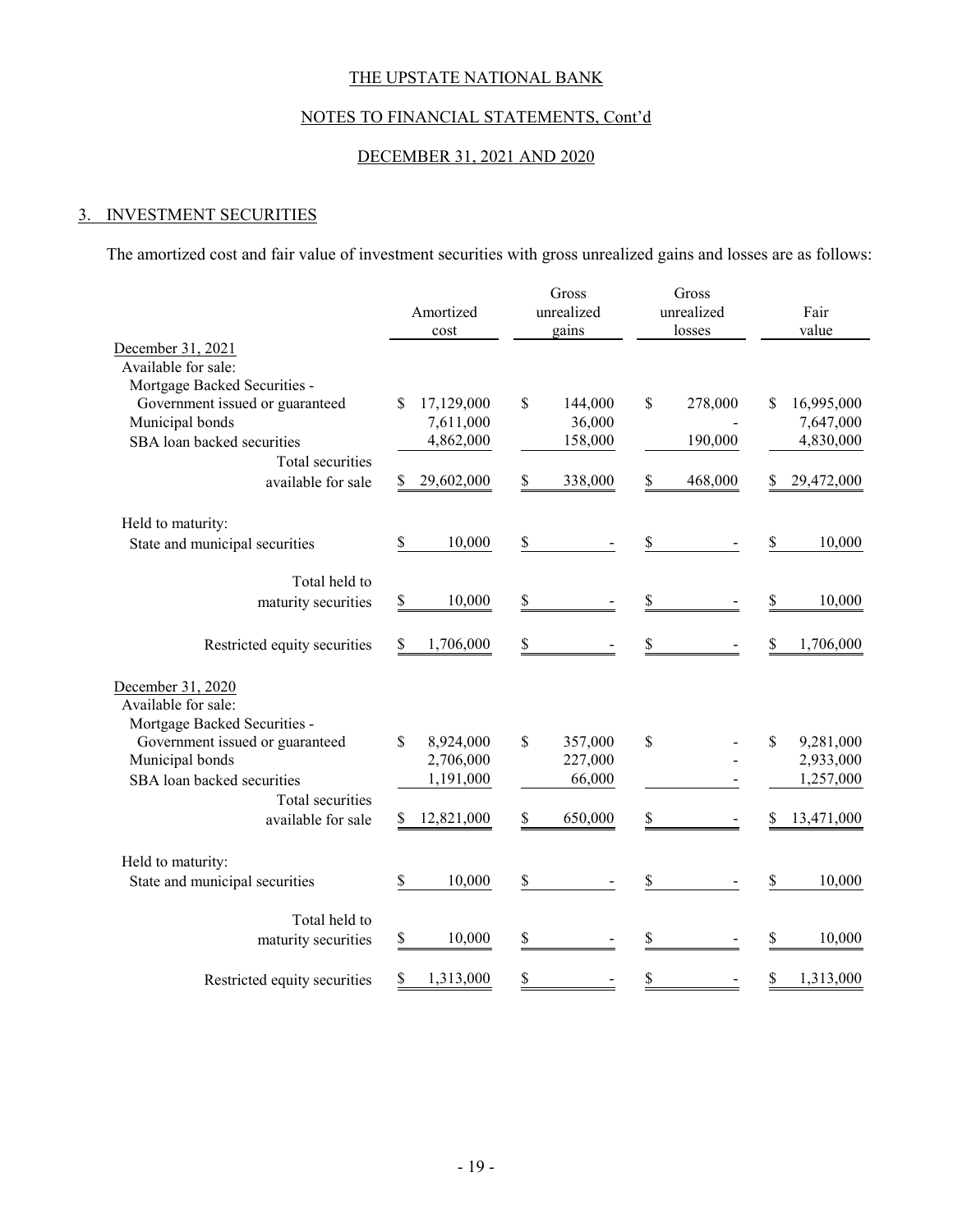# NOTES TO FINANCIAL STATEMENTS, Cont'd

### DECEMBER 31, 2021 AND 2020

### 3. INVESTMENT SECURITIES, Cont'd

The above restricted equity securities primarily include non-marketable Federal Home Loan Bank New York (FHLBNY) stock and non-marketable Federal Reserve Bank (FRB) stock, both of which are required to be held for regulatory purposes and for borrowing availability. The required investment in FHLBNY stock is tied to the Banks's borrowing levels with the FHLB. Holdings of FHLBNY stock and FRB stock totaled \$1,037,000 and \$589,000 at December 31, 2021, respectively and \$661,000 and \$572,000 at December 31, 2020, respectively. The Bank has an investment in a banker's bank of \$80,000 at December 31, 2021 and 2020. These securities are carried at par, which is also cost.

Restricted equity securities are held as a long-term investment and value is determined based on the ultimate recoverability of the par value. Impairment of these investments is evaluated quarterly and is a matter of judgement that reflects management's view of the issuer's long-term performance, which includes factors such as the following: its operating performance; the severity and duration of declines in the fair value of its net assets related to its capital stock amount; its commitment to make payments required by law or regulation and the level of such payments in relation to its operating performance; and its liquidity and funding position. After evaluating these considerations, the Bank concluded that the par value of these investments will be recovered and, as such, has not recognized any impairment of its holdings of restricted equity securities during the current year.

Management evaluates securities for other than temporary impairment at least on a quarterly basis, and more frequently when economic or market conditions warrant such evaluation. Consideration is given to (1) the length of time and the extent to which the fair value has been less than cost, (2) the financial condition and near-term prospects of the issuer, and (3) the intent and ability of the Bank to retain its investment in the security for a period of time sufficient to allow for any anticipated recovery in fair value.

Gross unrealized losses in securities available for sale at December 31, 2021 consist of securities in a continuous loss position of:

|                     |            |  |            |  | Gross      |
|---------------------|------------|--|------------|--|------------|
|                     | Amortized  |  | Fair       |  | unrealized |
|                     | cost       |  | value      |  | losses     |
|                     |            |  |            |  |            |
| 12 months or more   | 6,000      |  | 6.000      |  |            |
| Less than 12 months | 19,718,000 |  | 19,250,000 |  | 468,000    |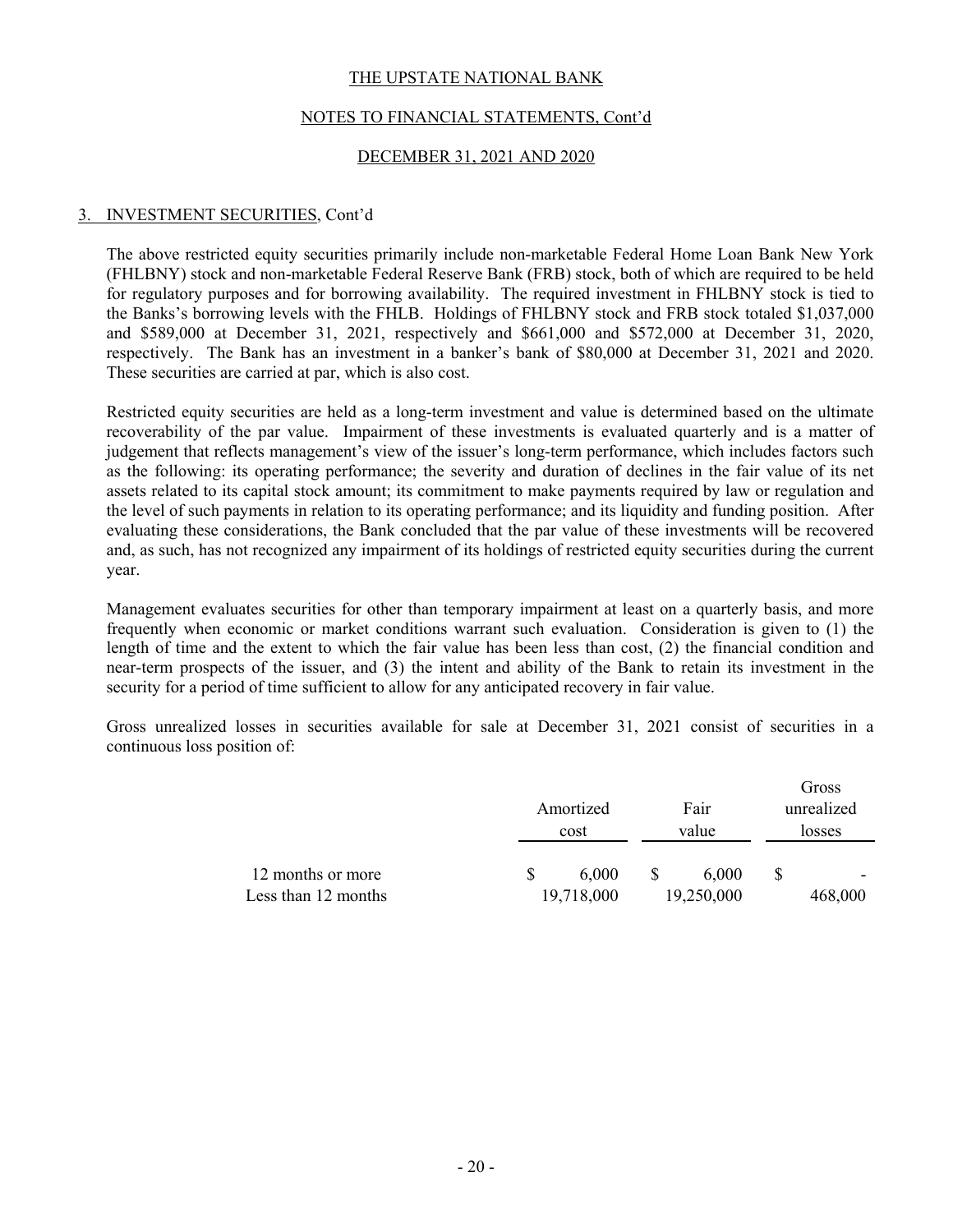### NOTES TO FINANCIAL STATEMENTS, Cont'd

### DECEMBER 31, 2021 AND 2020

### 3. INVESTMENT SECURITIES, Cont'd

The amortized cost and fair value of debt securities by contractual maturities at December 31, 2021 are as follows:

|                                                                       | Available for sale      |                   |            |                     | Held to maturity  |        |               |        |
|-----------------------------------------------------------------------|-------------------------|-------------------|------------|---------------------|-------------------|--------|---------------|--------|
|                                                                       |                         | Amortized<br>cost |            | Fair<br>value       | Amortized<br>cost |        | Fair<br>value |        |
| Due after one year through five years                                 | S                       | 30,000            |            | 31,000<br>5,778,000 | S                 | 10,000 | S             | 10,000 |
| Due after five years through ten years<br>Due after ten years or more | 5,872,000<br>23,700,000 |                   | 23,663,000 |                     |                   |        |               |        |
|                                                                       |                         | \$29,602,000      |            | \$29,472,000        |                   | 10,000 |               | 10,000 |

No securities were pledged at December 31, 2021.

# 4. LOANS

Loans receivable, net are summarized as follows:

|                                                           | 30-59 Days<br>Past Due |    | 60-89 Days<br>Past Due | 90 Days or<br>More Past<br>Due (Still<br>accruing<br>interest) | 90 Days or<br>More Past Due<br>(Nonaccrual) | <b>Total Past</b><br>Due |         |    | Current              | Total                      |
|-----------------------------------------------------------|------------------------|----|------------------------|----------------------------------------------------------------|---------------------------------------------|--------------------------|---------|----|----------------------|----------------------------|
| December 31, 2021<br>Construction and<br>Land Development | $\mathbb{S}$           | \$ |                        | \$                                                             | \$                                          | $\mathbf S$              |         | \$ | 4,939,000            | \$<br>4,939,000            |
| Residential Mortgages                                     |                        |    |                        |                                                                |                                             |                          |         |    | 89,307,000           | 89,307,000                 |
| Multi - Family                                            |                        |    |                        |                                                                |                                             |                          |         |    | 38,474,000           | 38,474,000                 |
| Commercial Real<br>Estate                                 |                        |    |                        |                                                                |                                             |                          |         |    | 68,869,000           | 68,869,000                 |
| Commercial and<br>Industrial                              |                        |    |                        | 174,000 *                                                      |                                             |                          | 174,000 |    | 8,424,000            | 8,598,000                  |
| Loans to Individuals                                      |                        |    |                        |                                                                |                                             |                          |         |    | 13,000               | 13,000                     |
| Municipals                                                |                        |    |                        |                                                                |                                             |                          |         |    | 61,000               | 61,000                     |
| All Other Loans                                           | \$                     | \$ |                        | \$<br>174,000                                                  | \$                                          | \$                       | 174,000 | S  | 8,000<br>210,095,000 | \$<br>8,000<br>210,269,000 |
|                                                           |                        |    |                        |                                                                |                                             |                          |         |    |                      |                            |

Allowance for loan losses (2,165,000) Total loans receivable  $$208,104,000$ 

\* Loan is well-secured and in the process of collection.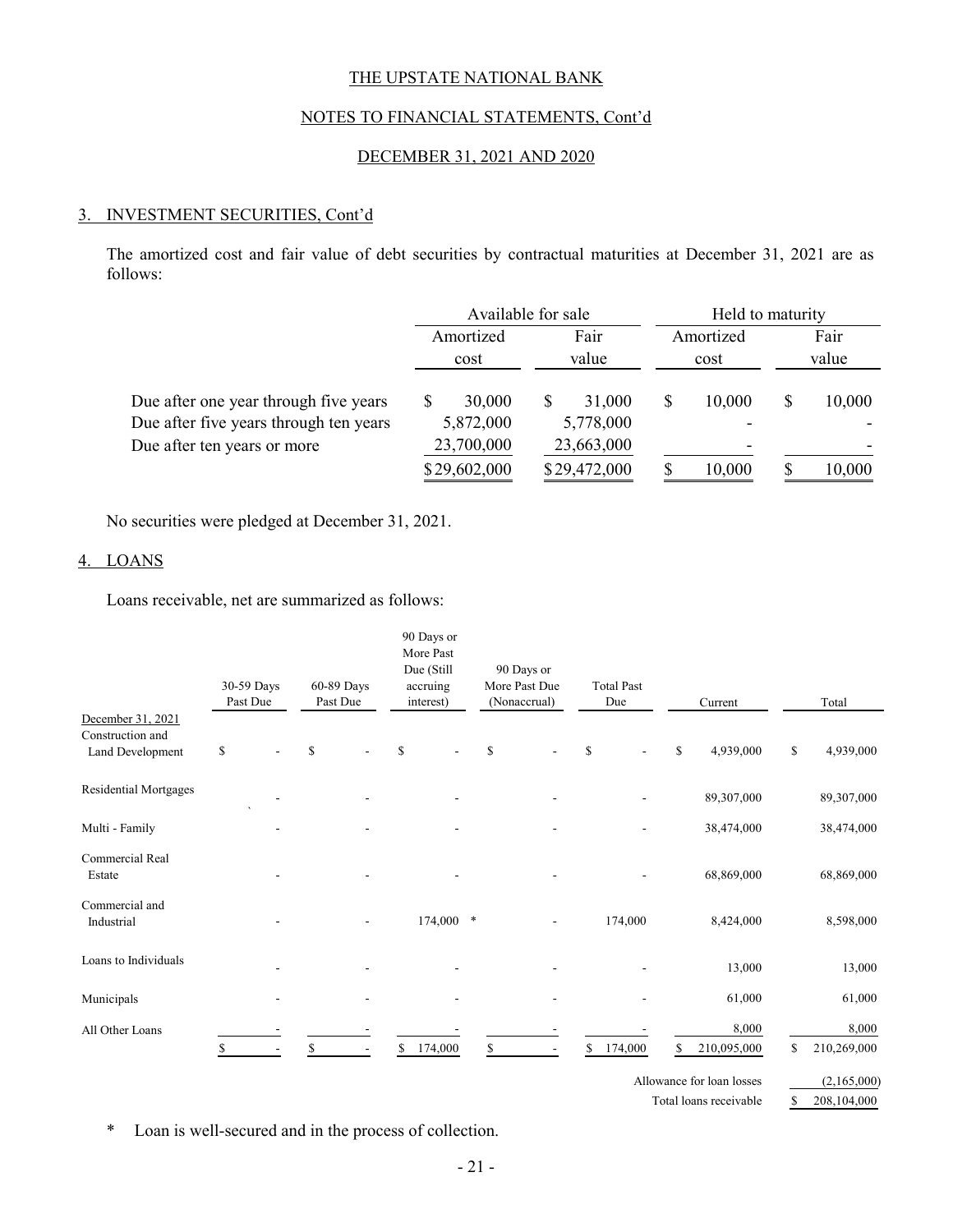### NOTES TO FINANCIAL STATEMENTS, Cont'd

# DECEMBER 31, 2021 AND 2020

# 4. LOANS, Cont'd

|                                                           | 30-59 Days<br>Past Due |    | 60-89 Days<br>Past Due | 90 Days or<br>More Past<br>Due (Still<br>accruing<br>interest) | 90 Days or<br>More Past Due<br>(Nonaccrual) | <b>Total Past</b><br>Due |              | Current              | Total                      |
|-----------------------------------------------------------|------------------------|----|------------------------|----------------------------------------------------------------|---------------------------------------------|--------------------------|--------------|----------------------|----------------------------|
| December 31, 2020<br>Construction and<br>Land Development | \$                     | \$ |                        | \$                                                             | \$                                          | \$                       | $\mathbb{S}$ | 4,730,000            | \$<br>4,730,000            |
| Residential Mortgages                                     |                        |    |                        |                                                                |                                             |                          |              | 73,504,000           | 73,504,000                 |
| Multi - Family                                            |                        |    |                        |                                                                |                                             |                          |              | 24,774,000           | 24,774,000                 |
| Commercial Real<br>Estate                                 |                        |    |                        |                                                                |                                             |                          |              | 63,406,000           | 63,406,000                 |
| Commercial and<br>Industrial                              |                        |    |                        |                                                                |                                             |                          |              | 10,373,000           | 10,373,000                 |
| Loans to Individuals                                      |                        |    |                        |                                                                |                                             |                          |              | 33,000               | 33,000                     |
| Municipals                                                |                        |    |                        |                                                                |                                             |                          |              | 103,000              | 103,000                    |
| All Other Loans                                           | \$                     | \$ |                        | \$                                                             | \$                                          | \$                       | \$           | 9,000<br>176,932,000 | \$<br>9,000<br>176,932,000 |

Allowance for loan losses (1,778,000)

Total loans receivable  $$175,154,000$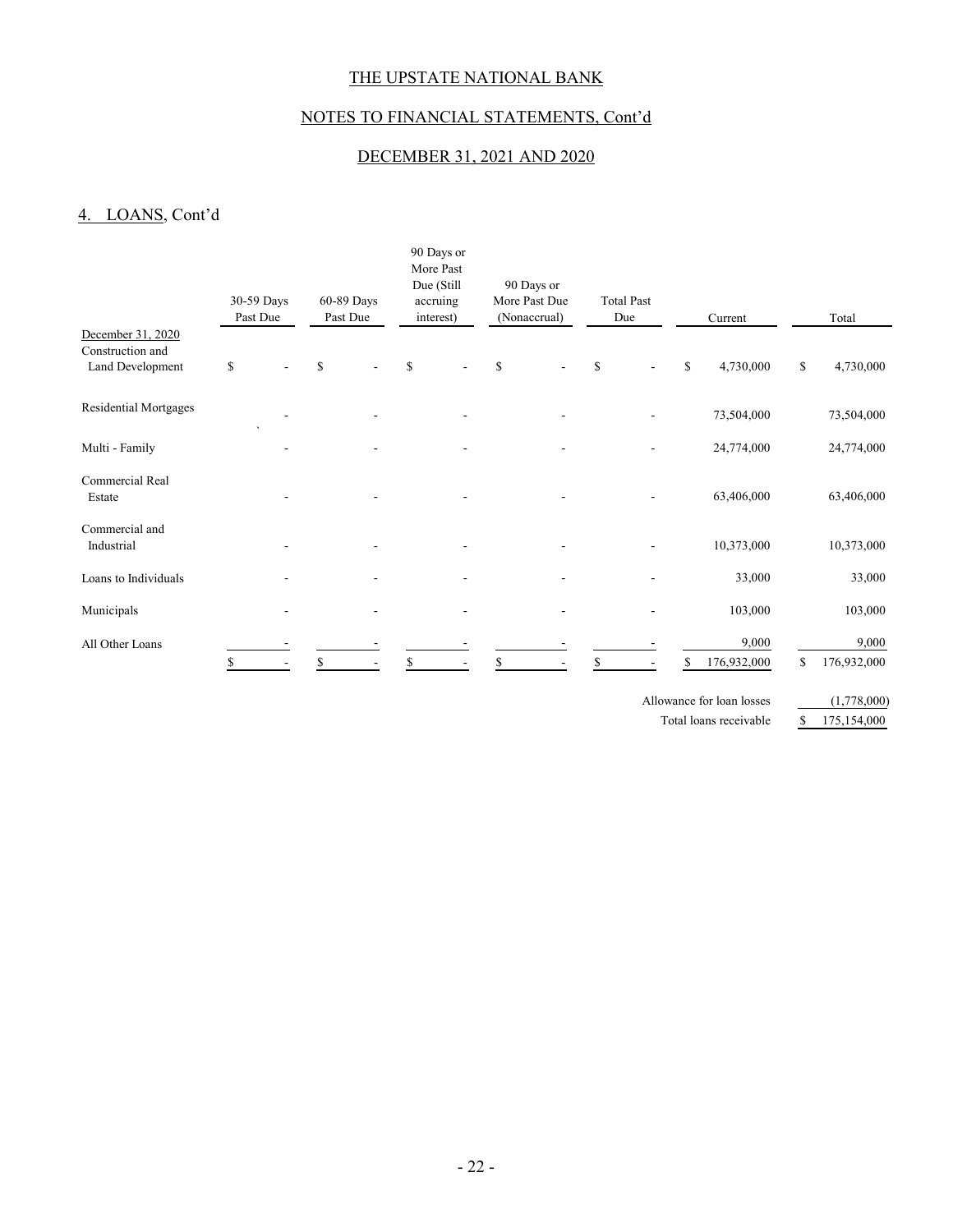#### NOTES TO FINANCIAL STATEMENTS

# DECEMBER 31, 2021 AND 2020

# 4. LOANS, Cont'd

All loans 90 days or more past due shown in the tables, if any, above are in nonaccrual status. There were no loans in nonaccrual status for the years ended December 31, 2021 and 2020. The Bank had one loan 90 days or more delinquent and still accruing interest at December 31, 2021. There were no loans 90 days or more delinquent and still accruing interest at December 31, 2020.

Activity in the allowance for loan losses is summarized below:

| Unallocated              | Total                       |
|--------------------------|-----------------------------|
| \$<br>651,000<br>400,000 | \$<br>1,778,000<br>400,000  |
| \$<br>1,051,000          | \$<br>(13,000)<br>2,165,000 |
| \$<br>228,000<br>423,000 | \$<br>1,354,000<br>423,000  |
| \$<br>651,000            | \$<br>1,000<br>1,778,000    |

|                           | Construction |              |             |               |        |      | Commercial               |               |                          |               |                          |           |            |  |                          |  |             |                 |  |
|---------------------------|--------------|--------------|-------------|---------------|--------|------|--------------------------|---------------|--------------------------|---------------|--------------------------|-----------|------------|--|--------------------------|--|-------------|-----------------|--|
|                           | and Land     |              | Residential |               | Multi- | Real |                          |               | Commercial<br>Loans to   |               |                          | All Other |            |  |                          |  |             |                 |  |
|                           | Development  |              | Mortgages   |               | Family |      | Estate                   |               | and Industrial           |               | Individuals              |           | Municipals |  | Loans                    |  | Unallocated | Total           |  |
| 2021:                     |              |              |             |               |        |      |                          |               |                          |               |                          |           |            |  |                          |  |             |                 |  |
| Beginning balance         | \$<br>31,000 | $\mathbb{S}$ | 86,000      | <sup>\$</sup> | 79,000 |      | 422,000                  | <sup>S</sup>  | 505,000                  | $\mathcal{S}$ | $\overline{\phantom{0}}$ | P         | 1,000      |  | 3,000                    |  | 651,000     | 1,778,000<br>\$ |  |
| Provision for loan losses |              |              | <b>-</b>    |               |        |      | $\overline{\phantom{0}}$ |               | $\overline{\phantom{a}}$ |               |                          |           |            |  | $\overline{\phantom{a}}$ |  | 400,000     | 400,000         |  |
| Charge-offs               |              |              |             |               |        |      |                          |               | $\overline{\phantom{0}}$ |               |                          |           |            |  |                          |  |             |                 |  |
| Recoveries                |              |              |             |               |        |      | (13,000)                 |               |                          |               |                          |           |            |  |                          |  |             | (13,000)        |  |
| Ending balance            | 31,000       |              | 86,000      |               | 79,000 |      | 409,000                  |               | 505,000                  |               |                          |           | 1,000      |  | 3,000                    |  | \$1,051,000 | \$2,165,000     |  |
| 2020:                     |              |              |             |               |        |      |                          |               |                          |               |                          |           |            |  |                          |  |             |                 |  |
| Beginning balance         | 31,000       | $\mathbb{S}$ | 86,000      | <sup>S</sup>  | 79,000 |      | 422,000                  | <sup>\$</sup> | 504,000                  | $\mathbb{S}$  | $\sim$                   |           | 1,000      |  | 3,000                    |  | 228,000     | \$1,354,000     |  |
| Provision for loan losses |              |              |             |               |        |      |                          |               | $\overline{\phantom{0}}$ |               |                          |           |            |  | $\overline{\phantom{a}}$ |  | 423,000     | 423,000         |  |
| Charge-offs               |              |              |             |               |        |      |                          |               |                          |               |                          |           |            |  |                          |  |             |                 |  |
| Recoveries                |              |              |             |               |        |      |                          |               | 1,000                    |               |                          |           |            |  |                          |  |             | 1,000           |  |
| Ending balance            | 31,000       |              | 86,000      |               | 79,000 |      | 422,000                  |               | 505,000                  |               |                          |           | 1,000      |  | 3,000                    |  | 651,000     | 1,778,000       |  |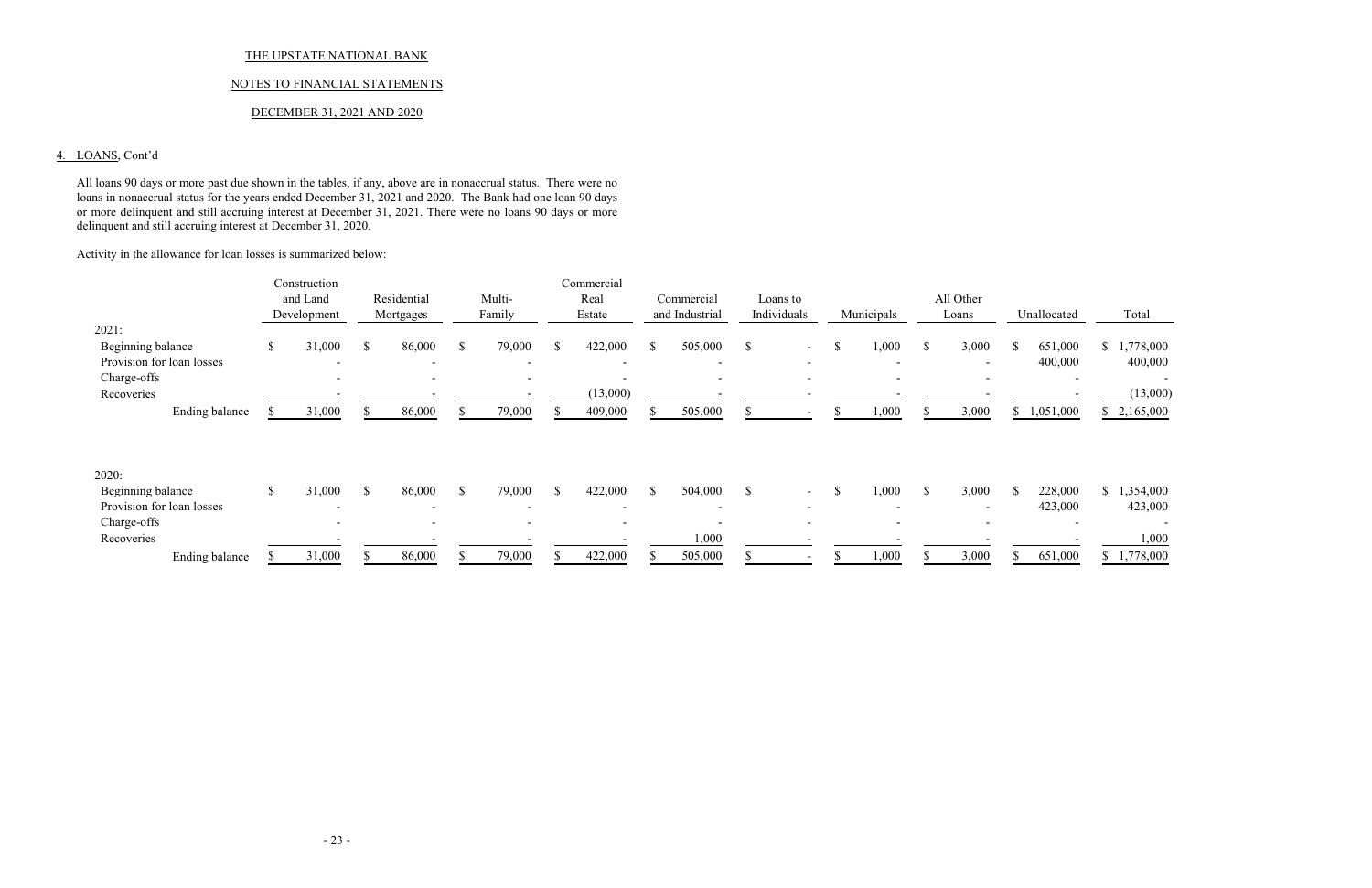#### NOTES TO FINANCIAL STATEMENTS, Cont'd

#### DECEMBER 31, 2021 AND 2020

#### 4. LOANS, Cont'd

Information pertaining to the allocation and balance of the allowance for loan losses and loans receivable based on individual and collective impairment evaluation by loan portfolio class as of December 31, 2021 and 2020 follows:

|                                                           |                            | Allowance for Loan Loss                                                               |                                                                                       | Loans Receivable  |                                                        |                                                        |  |  |  |  |
|-----------------------------------------------------------|----------------------------|---------------------------------------------------------------------------------------|---------------------------------------------------------------------------------------|-------------------|--------------------------------------------------------|--------------------------------------------------------|--|--|--|--|
|                                                           | Balance                    | <b>Balances</b><br>related<br>to loans<br>individually<br>evaluated for<br>impairment | <b>Balances</b><br>related<br>to loans<br>collectively<br>evaluated for<br>impairment | Balance           | Balance<br>Individually<br>evaluated for<br>impairment | Balance<br>Collectively<br>evaluated for<br>impairment |  |  |  |  |
| December 31, 2021<br>Construction and                     |                            |                                                                                       |                                                                                       |                   |                                                        |                                                        |  |  |  |  |
| Land Development                                          | \$<br>31,000               | \$                                                                                    | \$<br>31,000                                                                          | \$<br>4,939,000   | \$                                                     | 4,939,000                                              |  |  |  |  |
| Residential Mortgages                                     | 86,000                     |                                                                                       | 86,000                                                                                | 89,307,000        |                                                        | 89,307,000                                             |  |  |  |  |
| Multi - Family                                            | 79,000                     |                                                                                       | 79,000                                                                                | 38,474,000        |                                                        | 38,474,000                                             |  |  |  |  |
| Commercial Real Estate                                    | 409,000                    |                                                                                       | 409,000                                                                               | 68,869,000        |                                                        | 68,869,000                                             |  |  |  |  |
| Commercial and<br>Industrial                              | 505,000                    |                                                                                       | 505,000                                                                               | 8,598,000         | 174,000                                                | 8,424,000                                              |  |  |  |  |
| Loans to Individuals                                      |                            |                                                                                       |                                                                                       | 13,000            |                                                        | 13,000                                                 |  |  |  |  |
| Municipals                                                | 1,000                      |                                                                                       | 1,000                                                                                 | 61,000            |                                                        | 61,000                                                 |  |  |  |  |
| All Other Loans                                           | 3,000                      |                                                                                       | 3,000                                                                                 | 8,000             |                                                        | 8,000                                                  |  |  |  |  |
| Unallocated                                               | 1,051,000                  |                                                                                       | 1,051,000                                                                             |                   |                                                        |                                                        |  |  |  |  |
| Total                                                     | \$<br>2,165,000            | \$                                                                                    | 2,165,000<br>S                                                                        | 210,269,000       | \$<br>174,000                                          | \$<br>210,095,000                                      |  |  |  |  |
| December 31, 2020<br>Construction and<br>Land Development | \$<br>31,000               | \$                                                                                    | $\mathbf S$<br>31,000                                                                 | \$                | \$                                                     | 4,730,000                                              |  |  |  |  |
|                                                           |                            |                                                                                       |                                                                                       | 4,730,000         |                                                        |                                                        |  |  |  |  |
| Residential Mortgages                                     | 86,000                     |                                                                                       | 86,000                                                                                | 73,504,000        |                                                        | 73,504,000                                             |  |  |  |  |
| Multi - Family                                            | 79,000                     |                                                                                       | 79,000                                                                                | 24,774,000        |                                                        | 24,774,000                                             |  |  |  |  |
| Commercial Real Estate                                    | 422,000                    |                                                                                       | 422,000                                                                               | 63,406,000        |                                                        | 63,406,000                                             |  |  |  |  |
| Commercial and<br>Industrial                              | 505,000                    |                                                                                       | 505,000                                                                               | 10,373,000        | 175,000                                                | 10,198,000                                             |  |  |  |  |
| Loans to Individuals                                      |                            |                                                                                       |                                                                                       | 33,000            |                                                        | 33,000                                                 |  |  |  |  |
| Municipals                                                | 1,000                      |                                                                                       | 1,000                                                                                 | 103,000           |                                                        | 103,000                                                |  |  |  |  |
| All Other Loans                                           | 3,000                      |                                                                                       | 3,000                                                                                 | 9,000             |                                                        | 9,000                                                  |  |  |  |  |
| Unallocated<br>Total                                      | 651,000<br>\$<br>1,778,000 | \$                                                                                    | 651,000<br>1,778,000<br>\$                                                            | 176,932,000<br>\$ | 175,000<br>\$                                          | \$<br>176,757,000                                      |  |  |  |  |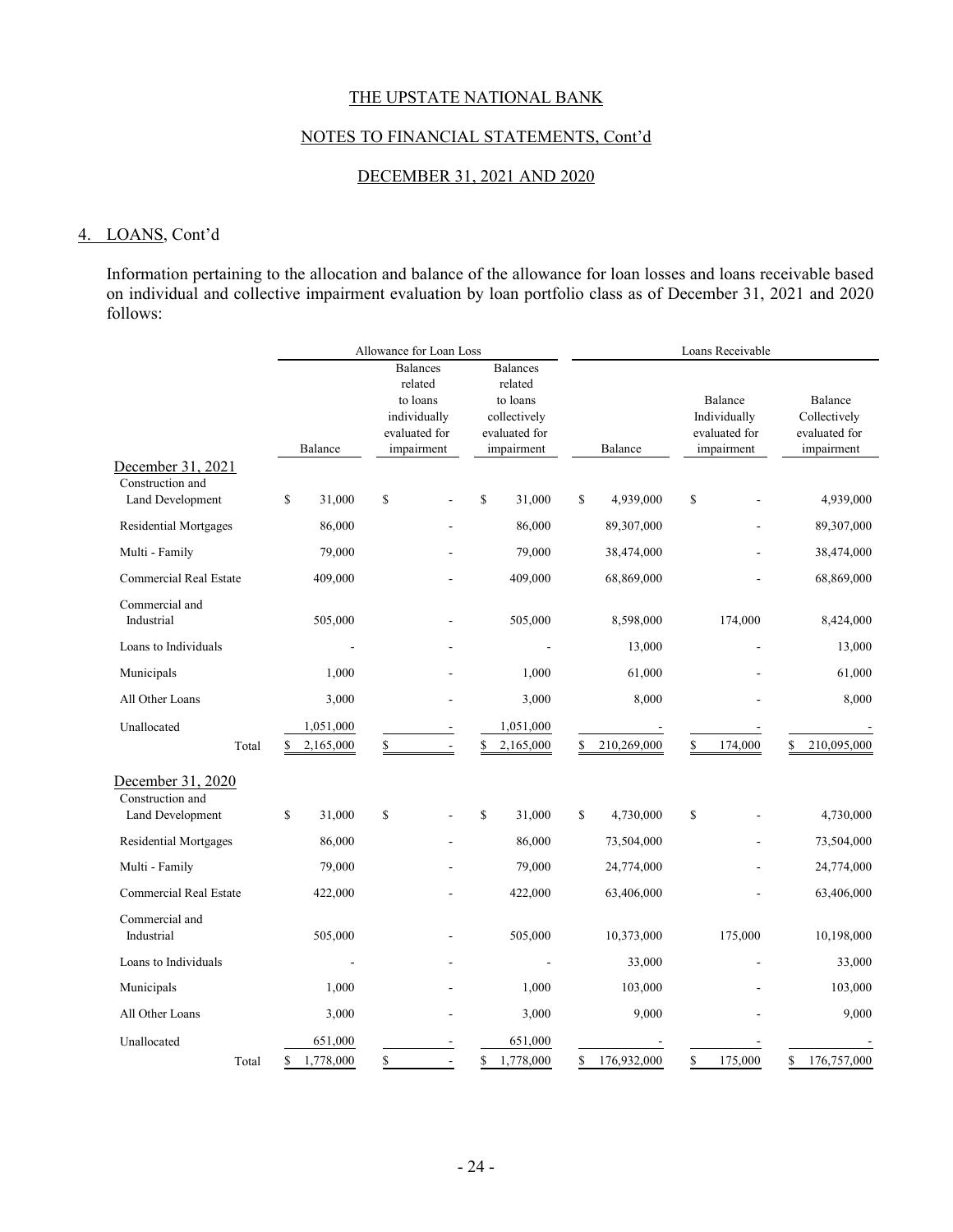# NOTES TO FINANCIAL STATEMENTS, Cont'd

# DECEMBER 31, 2021 AND 2020

# 4. LOANS, Cont'd

The following is information pertaining to impaired loans at December 31, 2021 and 2020:

| 2021:                                                                     | Recorded<br>Investment |         |   | Unpaid<br>Principal<br>Balance |    | Related<br>Allowance | Interest<br>Income<br>Recognized |       |  |
|---------------------------------------------------------------------------|------------------------|---------|---|--------------------------------|----|----------------------|----------------------------------|-------|--|
| With no related allowance recorded:<br>Commercial and Industrial          |                        | 177,000 | S | 174,000                        | \$ |                      |                                  | 6,000 |  |
| Total                                                                     |                        | 177,000 |   | 174,000                        | \$ |                      |                                  | 6,000 |  |
| 2020:<br>With no related allowance recorded:<br>Commercial and Industrial |                        | 175,000 | S | 175,000                        | S  |                      |                                  | 9,000 |  |
| Total                                                                     |                        | 175,000 |   | 175,000                        |    |                      |                                  | 9,000 |  |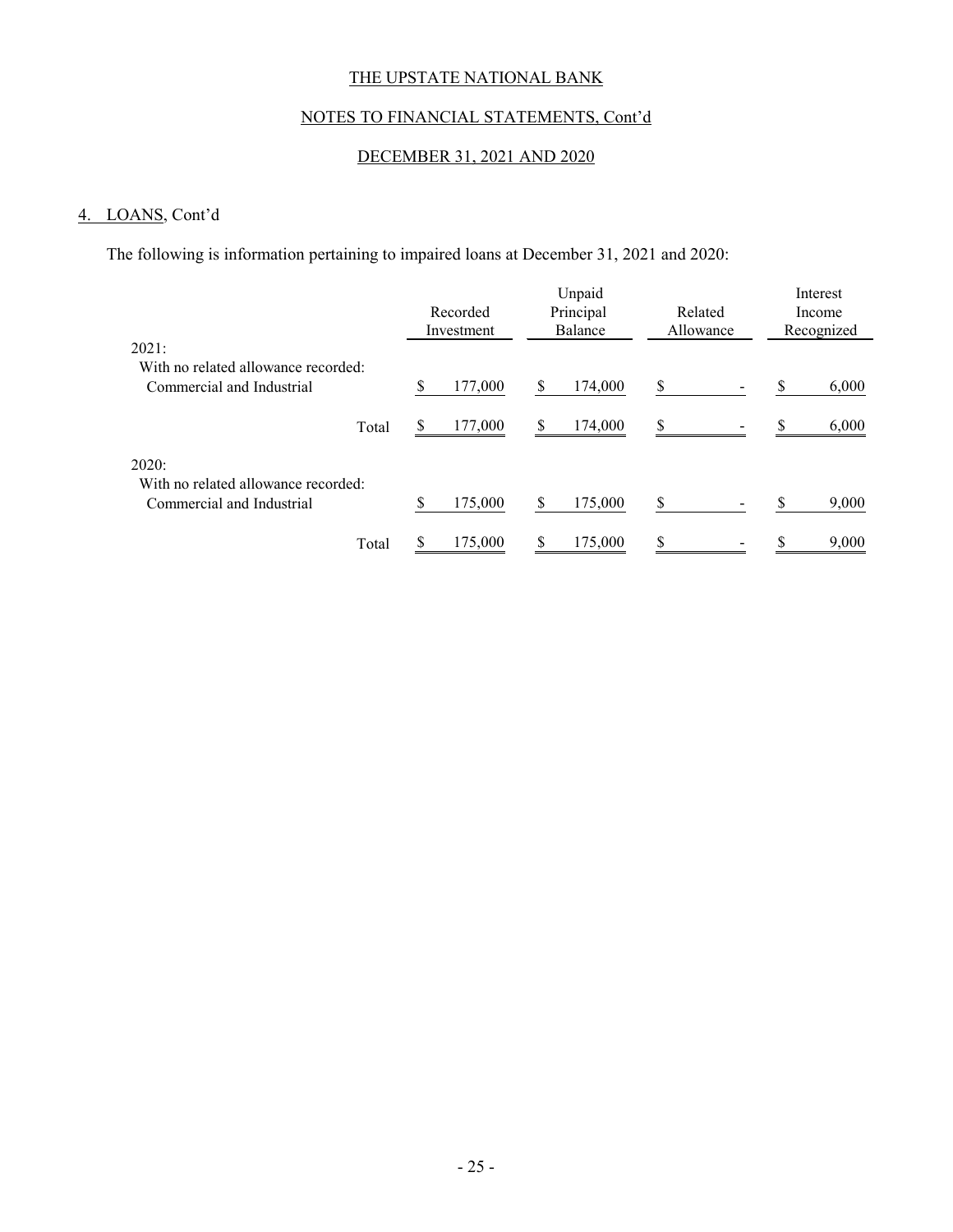#### NOTES TO FINANCIAL STATEMENTS, Cont'd

#### DECEMBER 31, 2021 AND 2020

# 4. LOANS, Cont'd

The following table presents the classes of the loan portfolio summarized by the pass rating and the classified ratings of special mention, substandard, and doubtful within the Bank's internal risk rating system as of December 31, 2021 and 2020:

|                                                           | Pass              | Special<br>Mention | Substandard                    |                                             | Doubtful |             | Total       |
|-----------------------------------------------------------|-------------------|--------------------|--------------------------------|---------------------------------------------|----------|-------------|-------------|
| December 31, 2021<br>Construction and<br>Land Development | \$<br>4,939,000   | \$                 | \$                             | \$                                          |          | \$          | 4,939,000   |
| Residential Mortgages                                     | 89,307,000        |                    |                                |                                             |          |             | 89,307,000  |
| Multi - Family                                            | 38,258,000        |                    | 216,000                        |                                             |          |             | 38,474,000  |
| Commercial Real Estate                                    | 68,737,000        | 132,000            |                                |                                             |          |             | 68,869,000  |
| Commercial and Industrial                                 | 8,598,000         |                    |                                |                                             |          |             | 8,598,000   |
| Loans to Individuals                                      | 13,000            |                    |                                |                                             |          |             | 13,000      |
| Municipals                                                | 61,000            |                    |                                |                                             |          |             | 61,000      |
| All Other Loans                                           | 8,000             |                    |                                |                                             |          |             | 8,000       |
|                                                           | \$<br>209,921,000 | \$<br>132,000      | \$<br>216,000                  | $\mathbb{S}% _{n}^{X\rightarrow\mathbb{R}}$ |          | \$          | 210,269,000 |
| December 31, 2020<br>Construction and<br>Land Development | \$<br>4,730,000   | \$                 | \$                             | <sup>\$</sup>                               |          | $\mathbf S$ | 4,730,000   |
| <b>Residential Mortgages</b>                              | 73,504,000        |                    |                                |                                             |          |             | 73,504,000  |
| Multi - Family                                            | 24,774,000        |                    |                                |                                             |          |             | 24,774,000  |
| Commercial Real Estate                                    | 63,271,000        | 135,000            |                                |                                             |          |             | 63,406,000  |
| Commercial and Industrial                                 | 10,373,000        |                    |                                |                                             |          |             | 10,373,000  |
| Loans to Individuals                                      | 33,000            |                    |                                |                                             |          |             | 33,000      |
| Municipals                                                | 103,000           |                    |                                |                                             |          |             | 103,000     |
| All Other Loans                                           | 9,000             |                    |                                |                                             |          |             | 9,000       |
|                                                           | \$<br>176,797,000 | \$<br>135,000      | \$<br>$\overline{\phantom{a}}$ | \$                                          |          | \$          | 176,932,000 |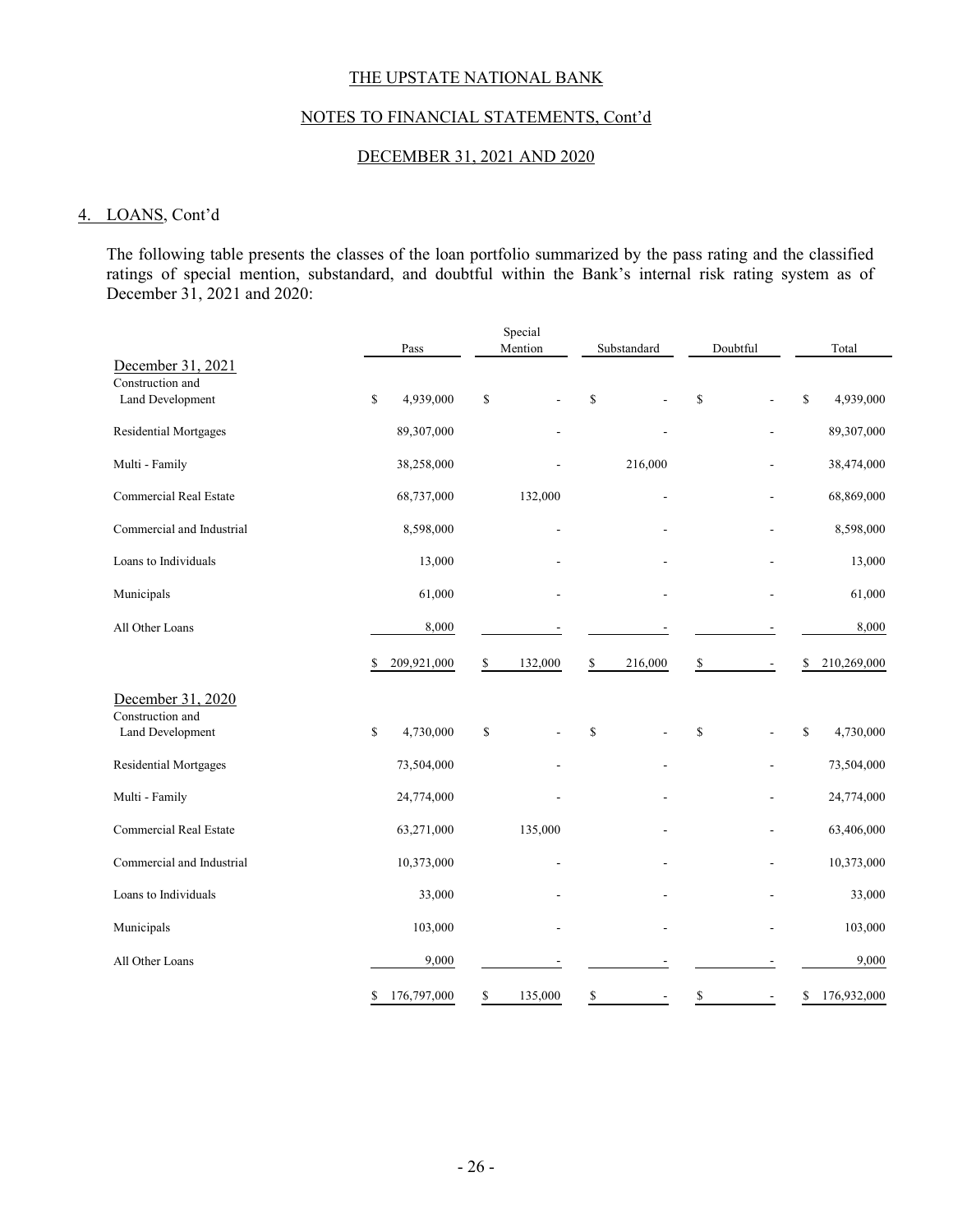# NOTES TO FINANCIAL STATEMENTS, Cont'd

### DECEMBER 31, 2021 AND 2020

#### 5. PREMISES AND EQUIPMENT

Premises and equipment at December 31, 2021 and 2020 by major classification are summarized as follows:

|                                   |                | December 31, |   |           |  |  |  |
|-----------------------------------|----------------|--------------|---|-----------|--|--|--|
|                                   |                | 2021         |   | 2020      |  |  |  |
| Buildings and improvements        | \$             | 594,000      | S | 594,000   |  |  |  |
| Furniture, fixtures and equipment |                | 346,000      |   | 340,000   |  |  |  |
| Land                              |                | 91,000       |   | 91,000    |  |  |  |
|                                   |                | 1,031,000    |   | 1,025,000 |  |  |  |
| Accumulated depreciation          |                | 801,000      |   | 746,000   |  |  |  |
|                                   | Net book value | 230,000      |   | 279,000   |  |  |  |

### 6. DEPOSITS

The aggregate amount of time deposits in denominations of \$250,000 or more at December 31, 2021 and 2020 was \$1,273,000 and \$15,768,000 respectively. Brokered deposits, including non-reciprocal CDARS and ICS deposits, totaled approximately \$16,000,000 and \$11,000,000 at December 31, 2021 and 2020, respectively.

At December 31, 2021, the scheduled maturities of time deposits are as follows:

| 2022 | 61,318,000 |
|------|------------|
| 2023 | 17,871,000 |
| 2024 | 7,458,000  |
| 2025 | 1,110,000  |
| 2026 | 87,000     |
|      | 87,844,000 |

# 7. FEDERAL HOME LOAN BANK ADVANCES

The Bank pledges assets to the FHLB as collateral for the ability to borrow from the FHLB and for letters of credit to collateralize certain municipal deposits. At December 31, 2021, the Bank had pledged approximately \$184,969,000 of mortgage loans receivable. There was \$16,000,000 in advances from the FHLB at December 31, 2021. Total eligible collateral value at December 31, 2021 approximately \$134,512,000. The Bank had the capacity to borrow an additional amount of approximately \$36,712,000 from the FHLB against this collateral at December 31, 2021. At December 31, 2020, the Bank had pledged approximately \$148,248,000 of mortgage loans receivable. There was \$11,000,000 in advance from the FHLB at December 31, 2020. Total eligible collateral value at December 31, 2020 was approximately \$97,986,000. The Bank had the capacity to borrow an additional amount of approximately \$37,446,000 from the FHLB against this collateral at December 31, 2020.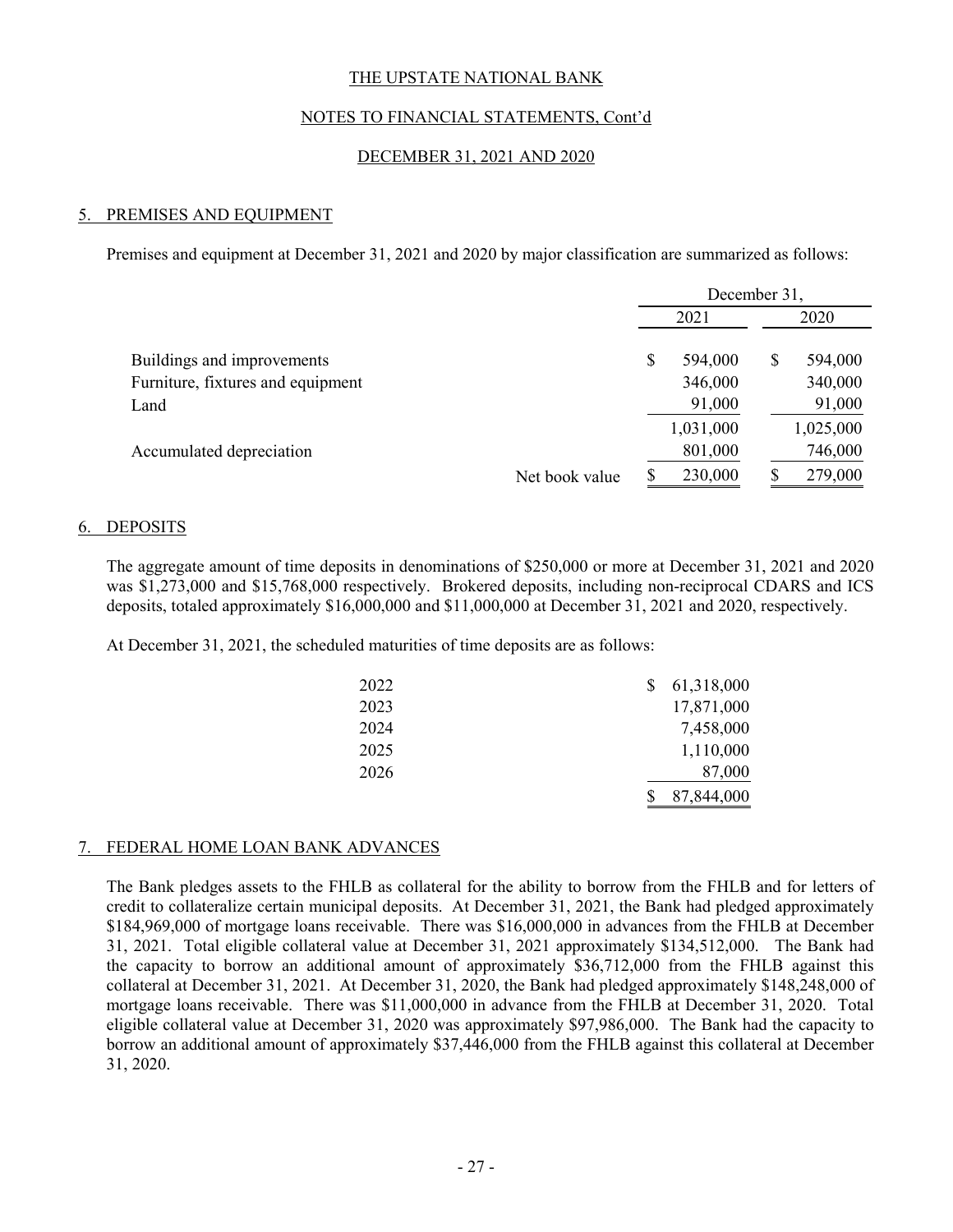# NOTES TO FINANCIAL STATEMENTS, Cont'd

### DECEMBER 31, 2021 AND 2020

### 8. INCOME TAXES

The expense from income taxes for the years ended December 31, 2021 and 2020 is summarized as follows:

|          | 2021         | 2020                                                      |
|----------|--------------|-----------------------------------------------------------|
| Current: |              |                                                           |
| Federal  | \$           | S<br>$\overline{\phantom{a}}$<br>$\overline{\phantom{a}}$ |
| State    | 3,000        | 6,000                                                     |
| Deferred | 917,000      | 484,000                                                   |
|          | 920,000<br>¢ | 490,000<br>\$                                             |

State income tax expense consists of current state capital base taxes payable.

The Bank's 2021 and 2020 effective tax rates differ from the statutory U.S. Federal income tax rate due primarily to the effects of state taxes and certain nondeductible expenses for Federal tax purposes.

|                                          |                                |    | December 31. |    |           |  |
|------------------------------------------|--------------------------------|----|--------------|----|-----------|--|
|                                          |                                |    | 2021         |    | 2020      |  |
| Deferred tax assets:                     |                                |    |              |    |           |  |
| Federal net operating loss carryforwards |                                | \$ | 389,000      | S. | 1,230,000 |  |
| State net operating loss carryforwards   |                                |    | 825,000      |    | 987,000   |  |
| Allowance for loan losses                |                                |    | 216,000      |    | 111,000   |  |
| Other                                    |                                |    | 23,000       |    | 19,000    |  |
|                                          | Total deferred tax assets      |    | 1,453,000    |    | 2,347,000 |  |
| Deferred tax liabilities:                |                                |    |              |    |           |  |
| Other                                    |                                |    | (35,000)     |    | (41,000)  |  |
|                                          | Total deferred tax liabilities |    | (35,000)     |    | (41,000)  |  |
|                                          | Net deferred tax assets        | S. | 1,418,000    |    | 2,306,000 |  |

At December 31, 2021, the Bank has Federal net operating loss carryforwards of approximately \$1,620,000 to offset future taxable income. Loss carryforwards of \$1,419,000 expire in varying amounts through December 2031. Loss carryforwards of \$201,000 do not expire. In addition, the Bank also has available for carryforward \$12,689,000 of New York State net operating loss carryforwards expiring at various dates through 2038.

Accounting principles generally accepted in the United States of America prescribe minimum recognition thresholds for evaluating uncertain income tax positions, and provide guidance on derecognition, measurement, classification, interest and penalties, and disclosure.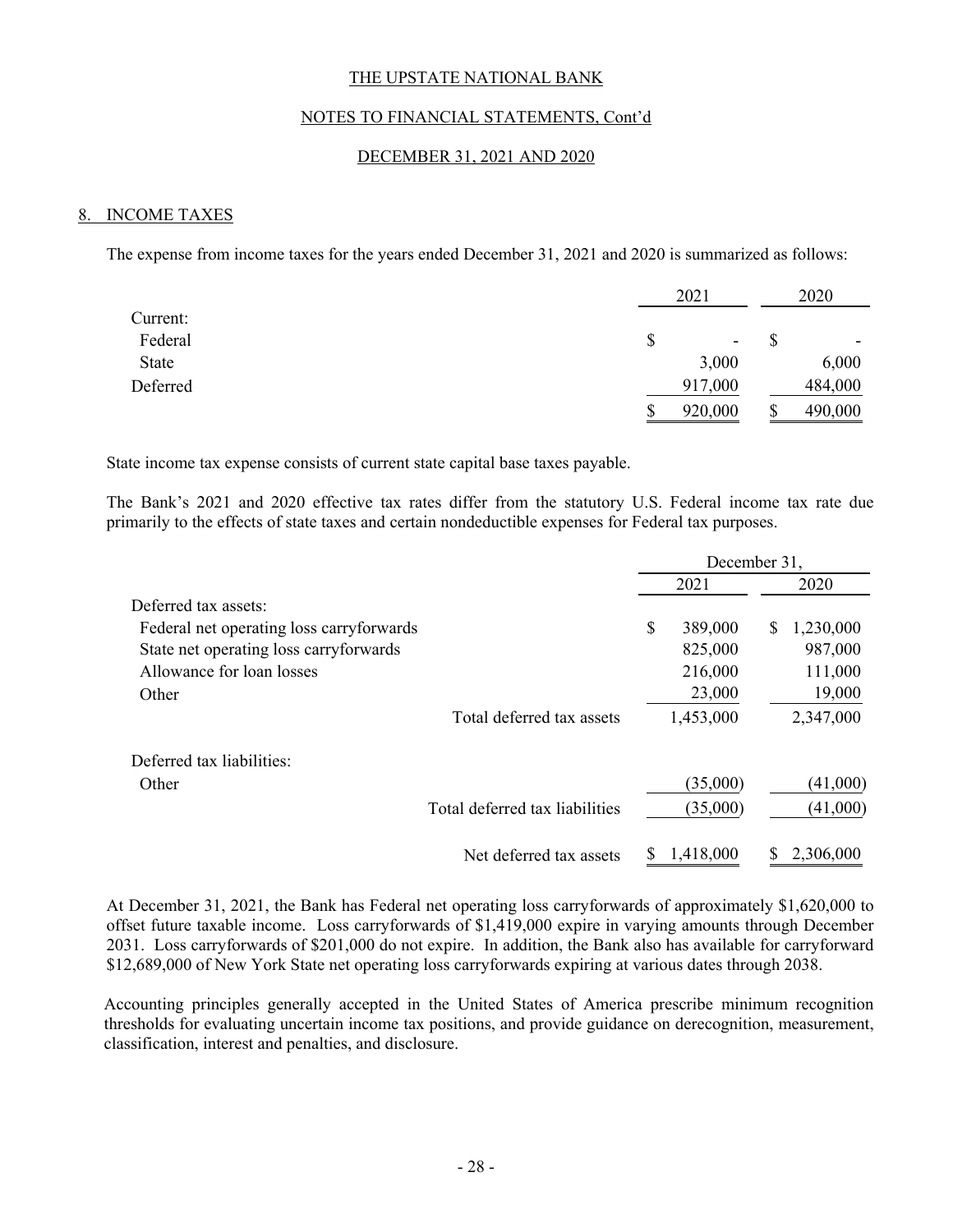# NOTES TO FINANCIAL STATEMENTS, Cont'd

### DECEMBER 31, 2021 AND 2020

### 9. EMPLOYEE BENEFIT PLAN

The Bank has a salary savings profit sharing plan. The plan provides for matching contributions by the Bank up to 3% of each eligible employee's salary. Expense for the plan, which is included in salaries and employee benefits, aggregated \$68,000 and \$63,000 for the years ended December 31, 2021 and 2020, respectively.

### 10. OFF-BALANCE SHEET ACTIVITIES

The Bank is a party to credit related financial instruments with off-balance sheet risk in the normal course of business to meet the financing needs of its customers. These financial instruments include commitments to extend credit, consumer lines of credit and commercial letters of credit. Such commitments involve, to varying degrees, elements of credit and interest rate risk in excess of the amount recognized in the balance sheets.

The Bank's exposure to credit loss is represented by the contractual amount of these commitments. The Bank follows the same credit policies in making commitments as it does for on-balance sheet instruments.

At December 31, 2021 and 2020, commitments of \$24,367,000 and \$25,402,000, respectively, were outstanding whose contract amounts represent credit risk. Of these amounts, commitments to extend new money totaled \$11,428,000 and \$13,535,000 at December 31, 2021 and 2020, respectively. The unused portion of lines of credit and construction loans totaled \$12,891,000 and \$11,819,000 at December 31, 2021 and 2020, respectively. Conditional letters of credit totaled \$48,000 at December 31, 2021 and 2020.

Commitments to extend credit are agreements to lend to a customer as long as there is no violation of any condition established in the contract. Commitments generally have fixed expiration dates or other termination clauses and may require payment of a fee.

The commitments may expire without being drawn upon. Therefore, the total commitment amounts do not necessarily represent future cash requirements. The amount of collateral obtained, if it is deemed necessary by the Bank, is based on management's credit evaluation of the customer.

Commercial and municipal letters of credit are conditional commitments issued by the Bank to guarantee the performance of a customer to a third party. Those letters of credit are primarily issued to support public and private borrowing arrangements. Essentially all letters of credit issued have expiration dates within one year. The credit risk involved in issuing letters of credit is essentially the same as that involved in extending loan facilities to customers. The Bank generally holds collateral supporting those commitments if deemed necessary. Management believes that the proceeds through a liquidation of such collateral would be sufficient to cover the maximum potential amount of future payments required under the corresponding commitments. No liability was required to be recorded on the balance sheets as December 31, 2021 and 2020 under letters of credit.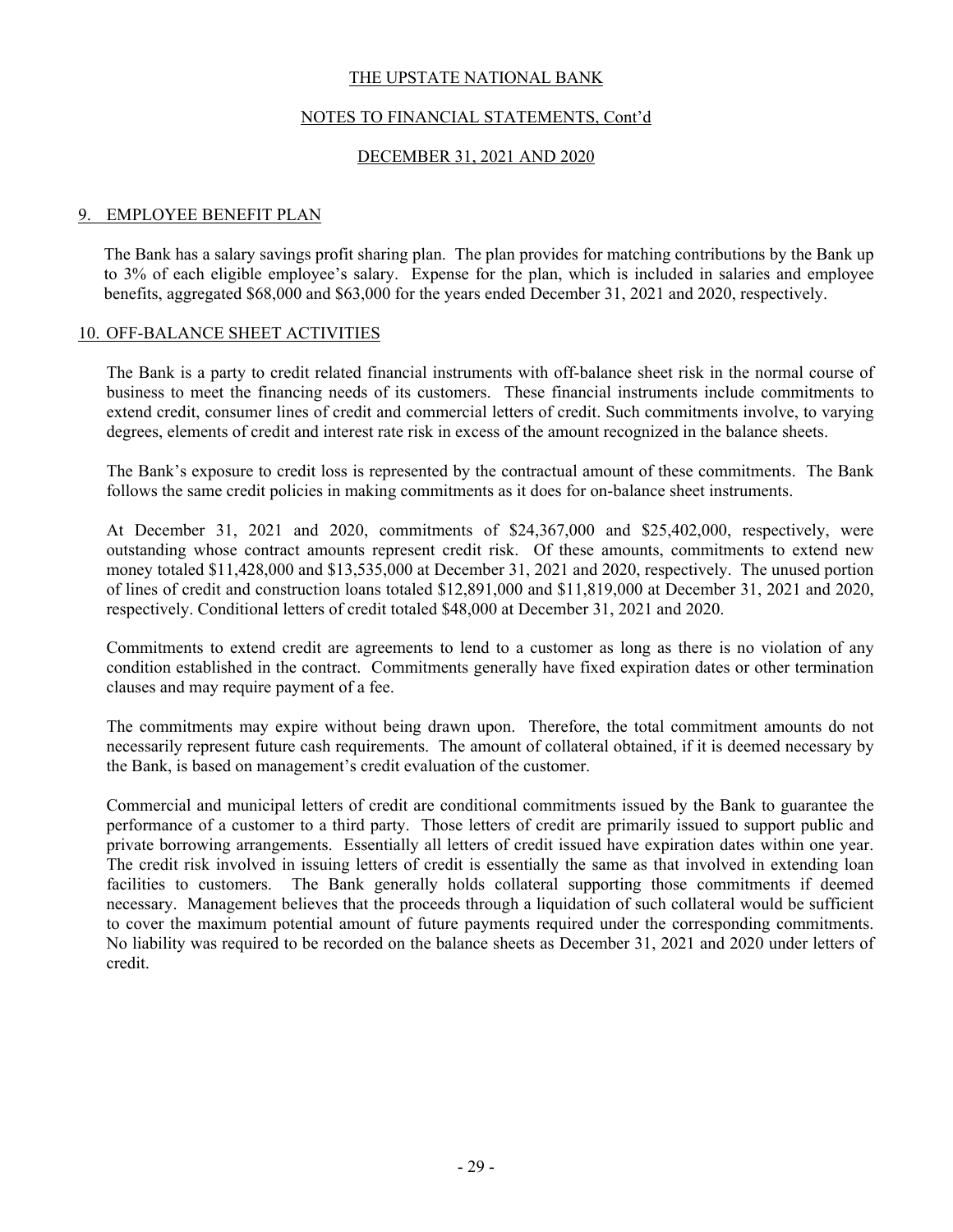### NOTES TO FINANCIAL STATEMENTS, Cont'd

### DECEMBER 31, 2021 AND 2020

# 11. REGULATORY CAPITAL

The Bank, as a national bank, is subject to the dividend restrictions set forth by The Office of the Comptroller of the Currency (OCC). Under such restrictions, the Bank may not, without prior approval of the OCC, declare dividends, either common or preferred, that would exceed its net profits for the current year combined with retained net profits (net profits minus dividends paid during that period) of the two prior years. There were no dividends declared or paid during 2021 or 2020.

The Bank is subject to various regulatory capital requirements administered by the federal banking agencies. Failure to meet required capital requirements can initiate certain mandatory and possibly additional discretionary actions by regulators that, if undertaken, could have a direct material effect on the Bank's financial statements. Under OCC guidelines, the Bank must meet specific capital guidelines that involve quantitative measures of the Bank's assets, liabilities, and certain off-balance sheet items as calculated under regulatory accounting practices. The Bank's capital amounts and classification are also subject to qualitative judgments by the regulators about components, risk weightings, and other factors.

In addition to setting minimum capital ratios, the requirements introduce a capital conservation buffer, which must be added to each of the minimum capital ratios and is designed to absorb losses during period of economic stress. The implementation of the capital conservation buffer began on January 1, 2016 and reached 2.5% on January 1, 2019. If the Bank fails to hold capital above minimum capital ratios, including the capital conservation buffer, it will be subject to certain restrictions on capital distributions and discretionary bonus payments.

Quantitative measures established by regulation to ensure capital adequacy require the Bank to maintain required amounts and ratios as set forth in the table below.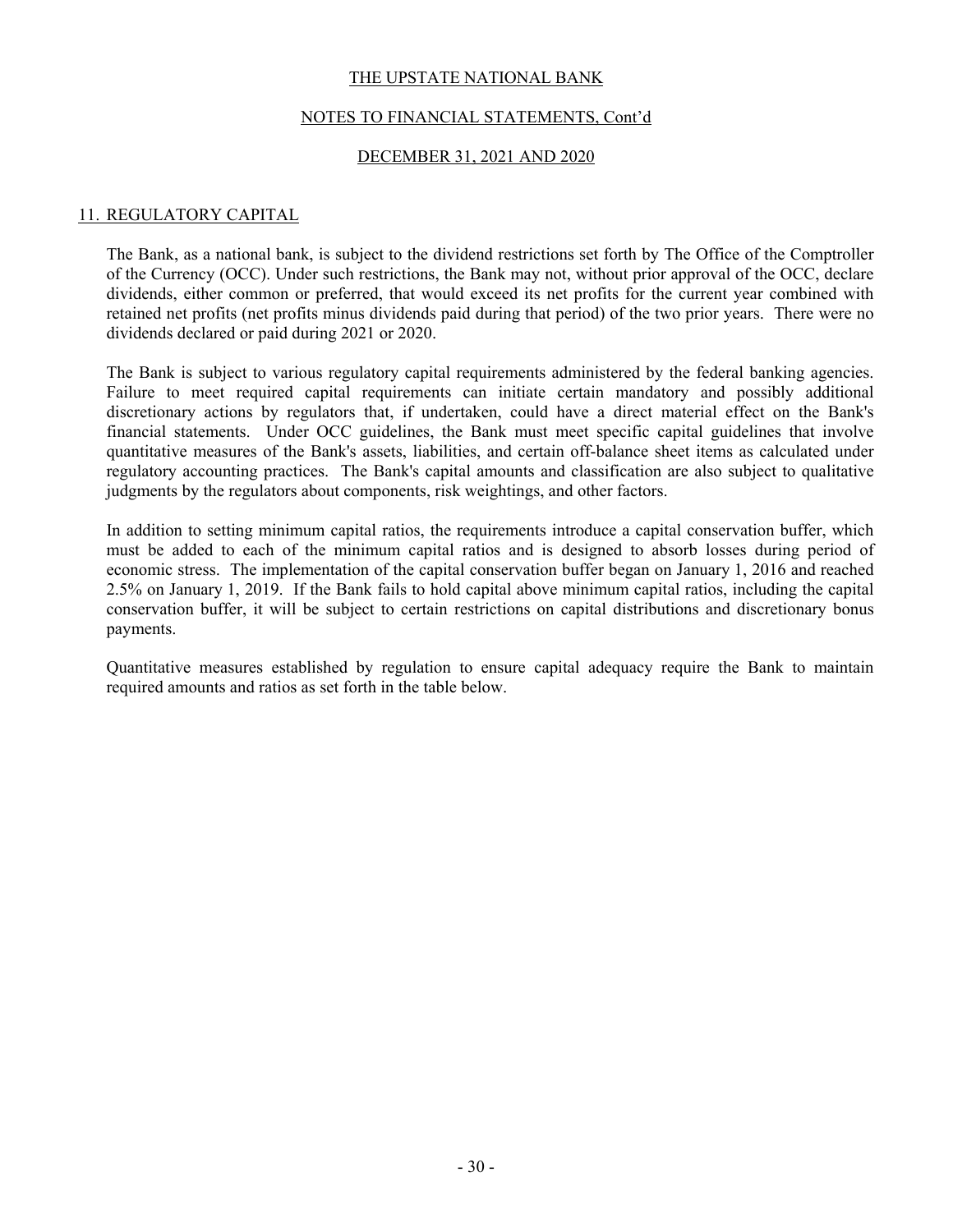#### NOTES TO FINANCIAL STATEMENTS, Cont'd

#### DECEMBER 31, 2021 AND 2020

### 11. REGULATORY CAPITAL, Cont'd

As of December 31, 2021, the most recent notification categorized the Bank as well capitalized under the regulatory framework for prompt corrective action. To be categorized as well capitalized, the Bank must maintain minimum total risk-based, Tier 1 risk-based, Common Equity Tier 1 risk-based, and Tier 1 leverage ratios as set forth in the following table:

|                                                                        | Actual |                      |                 | To be adequately<br>capitalized under<br>prompt corrective<br>action provisions |                | To be well<br>capitalized under<br>prompt corrective<br>action provisions |                      |                 |  |
|------------------------------------------------------------------------|--------|----------------------|-----------------|---------------------------------------------------------------------------------|----------------|---------------------------------------------------------------------------|----------------------|-----------------|--|
|                                                                        |        |                      |                 |                                                                                 |                |                                                                           |                      |                 |  |
| As of December 31, 2021:<br>Total capital<br>(to risk-weighted assets) | \$     | Amount<br>22,418,000 | Ratio<br>13.19% | Amount<br>\$13,596,000                                                          | Ratio<br>8.00% | \$                                                                        | Amount<br>16,996,000 | Ratio<br>10.00% |  |
| Tier 1 capital<br>(to risk-weighted assets)                            |        | 20,293,000           | 11.94%          | 10,197,000                                                                      | $6.00\%$       |                                                                           | 13,596,000           | 8.00%           |  |
| Tier 1 capital (leveraged)<br>(to adjusted total assets)               |        | 20,293,000           | 8.20%           | 9,895,000                                                                       | 4.00%          |                                                                           | 12,369,000           | $6.00\%$        |  |
| Common Equity Tier 1<br>(to risk-weighted assets)                      |        | 20,274,000           | 11.93%          | 7,648,000                                                                       | 4.50%          |                                                                           | 11,047,000           | 6.50%           |  |
| As of December 31, 2020:<br>Total capital<br>(to risk-based assets)    | \$     | 18,112,000           | 12.78%          | \$11,338,000                                                                    | $8.00\%$       | \$                                                                        | 14,172,000           | 10.00%          |  |
| Tier 1 capital<br>(to risk-weighted assets)                            |        | 16,340,000           | 11.53%          | 8,503,000                                                                       | $6.00\%$       |                                                                           | 11,338,000           | 8.00%           |  |
| Tier 1 capital (leveraged)<br>(to adjusted total assets)               |        | 16,340,000           | 8.26%           | 7,908,000                                                                       | 4.00%          |                                                                           | 9,886,000            | $6.00\%$        |  |
| Common Equity Tier 1<br>(to risk-weighted assets)                      |        | 16,321,000           | 11.52%          | 6,377,000                                                                       | 4.50%          |                                                                           | 9,212,000            | 6.50%           |  |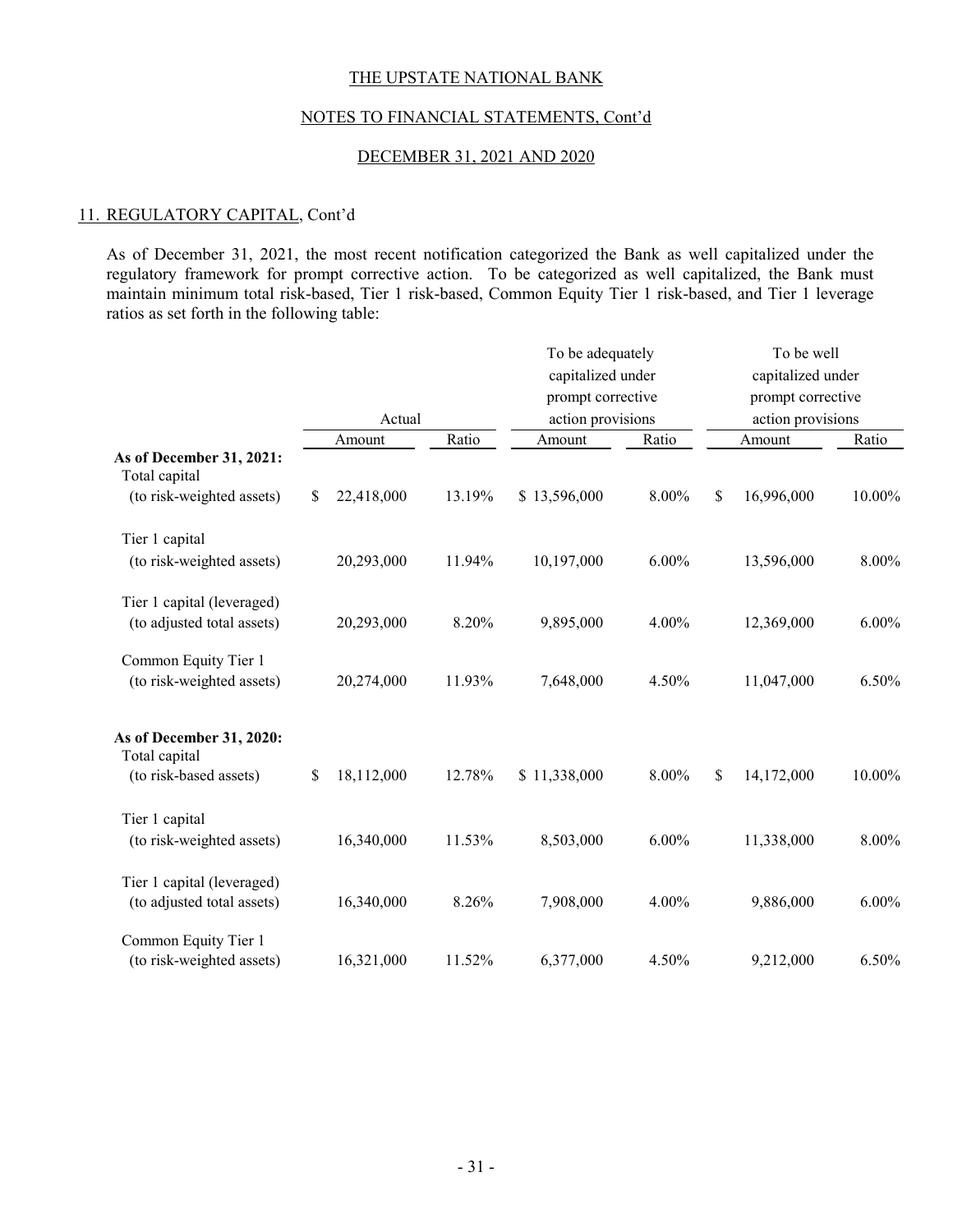# NOTES TO FINANCIAL STATEMENTS, Cont'd

### DECEMBER 31, 2021 AND 2020

### 12. FAIR VALUE MEASUREMENTS

The definition of fair value is clarified by accounting principles generally accepted in the United States of America ("GAAP") to be the price that would be received to sell an asset or paid to transfer a liability in an orderly transaction between market participants at the measurement date. GAAP established a three-level hierarchy for fair value measurements based upon the inputs to the valuation of an asset or liability.

Level 1 - Valuation is based on quoted prices in active markets for identical assets and liabilities.

- Level 2 Valuation is determined from quoted prices for similar assets or liabilities in active markets, quoted prices for identical or similar instruments in markets that are not active or by model-based techniques in which all significant inputs are observable in the market.
- Level 3 Valuation is derived from model-based techniques in which at least one significant input is unobservable and based on the Bank's own estimates about the assumptions that market participants would use to value the asset or liability.

The asset's fair value measurement level within the fair value hierarchy is based on the lowest level of any input that is significant to the fair value measurement. Valuation techniques used need to maximize the use of observable inputs and minimize the use of unobservable inputs.

Following is a description of the valuation methodologies used for assets measured at fair value. There have been no changes in the methodologies used at December 31, 2021 and 2020.

*U.S. government agency securities, mortgage backed securities and SBA loan backed securities*: Valued by reference to prices for similar securities or through model-based techniques in which all significant inputs are observable.

The preceding methods described may produce a fair value calculation that may not be indicative of net realizable value or reflective of future fair values. Furthermore, while the Bank believes its valuation methods are appropriate and consistent with other market participants, the use of different methodologies or assumptions to determine the fair value of certain financial instruments could result in a different fair value measurement at the reporting date.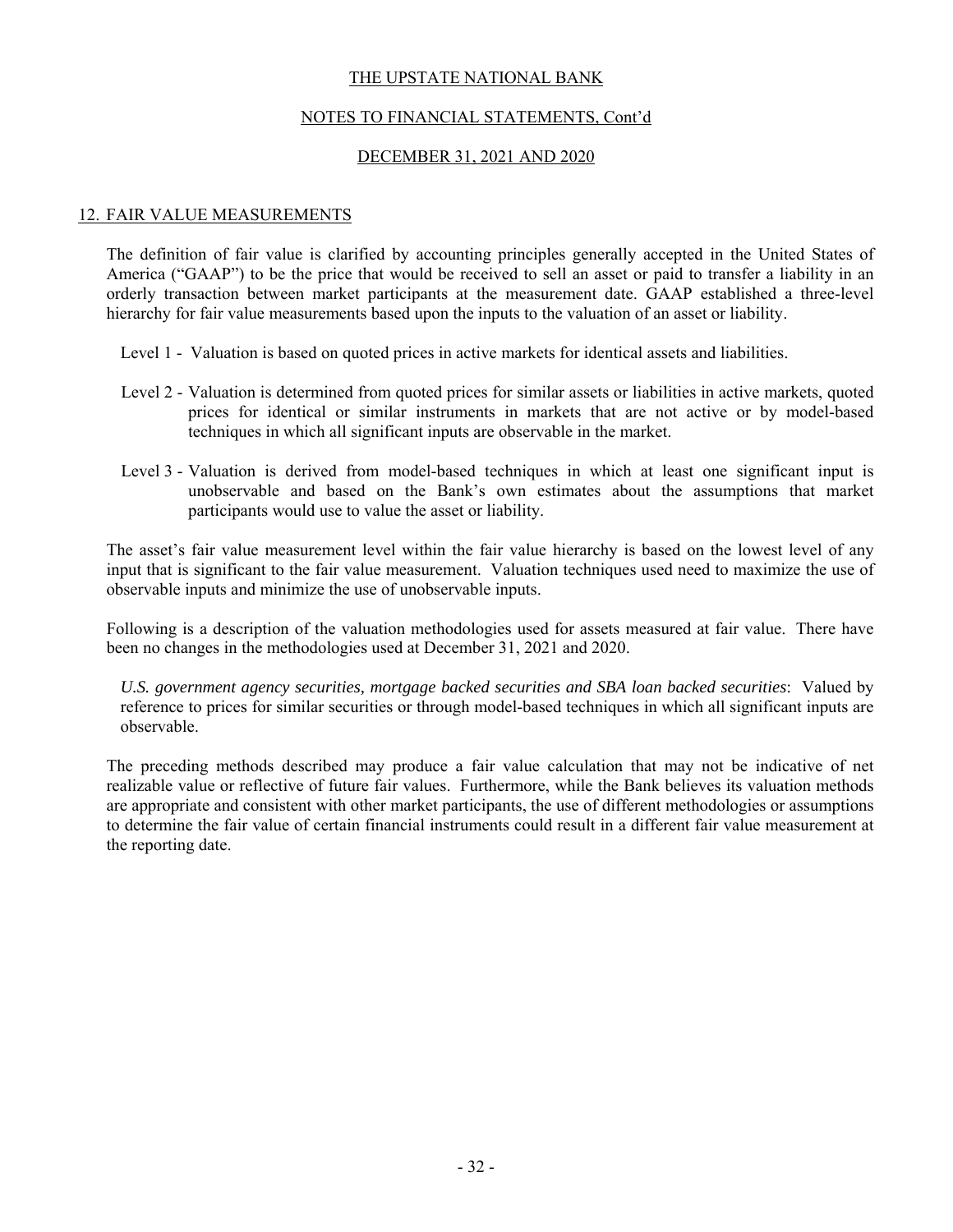# NOTES TO FINANCIAL STATEMENTS, Cont'd

### DECEMBER 31, 2021 AND 2020

# 12. FAIR VALUE MEASUREMENTS, Cont'd

Fair values of assets measured on a recurring basis at December 31, 2021 and 2020 are as follows:

|                                 | Level 1 | Level 2      | Level 3 | Total           |
|---------------------------------|---------|--------------|---------|-----------------|
| December 31, 2021               |         |              |         |                 |
| Mortgage backed securities -    |         |              |         |                 |
| Government issued or guaranteed | \$      | \$16,995,000 | \$      | \$16,995,000    |
| Municipal bonds                 |         | 7,647,000    |         | 7,647,000       |
| SBA loan backed securities      |         | 4,830,000    |         | 4,830,000       |
| Total securities                |         |              |         |                 |
| available for sale              | \$      | \$29,472,000 | \$      | \$29,472,000    |
|                                 |         |              |         |                 |
| December 31, 2020               |         |              |         |                 |
| Mortgage backed securities -    |         |              |         |                 |
| Government issued or guaranteed | \$      | 9,281,000    | \$      | 9,281,000<br>S. |
| Municipal bonds                 |         | 2,933,000    |         | 2,933,000       |
| SBA loan backed securities      |         | 1,257,000    |         | 1,257,000       |
| Total securities                |         |              |         |                 |
| available for sale              | \$      | \$13,471,000 | \$      | \$13,471,000    |

### 13. RELATED PARTY TRANSACTIONS

The Bank has entered into transactions with its directors, significant shareholders and their affiliates (related parties). There were no loans to related parties at December 31, 2021 and 2020. The aggregate amount of deposits from such related parties at December 31, 2021 and 2020 were \$3,421,000 and \$3,116,000, respectively.

# 14. REDEEMABLE CONVERTIBLE PREFERRED STOCK

Holders of the Series A redeemable convertible preferred stock will be entitled to receive dividends as declared by the Board of Directors, if any, out of assets of the Bank legally available for payment. Any Series A redeemable convertible preferred stock dividends, if declared, will be at the rate of 5.5% per annum, based on a \$10 per share purchase price, or \$0.55 per share per annum. This rate can be changed by the Board of Directors at any time. No preferred stock dividends were paid in 2021 and 2020. The preferred stock is non-cumulative, however, dividends in any year must be paid on the Series A redeemable convertible preferred stock prior to any payment of dividends on the common stock.

Each share of the Series A redeemable convertible preferred stock is convertible into 5 shares of common stock at the option of the holder. There were no preferred stock transactions during 2021 and 2020.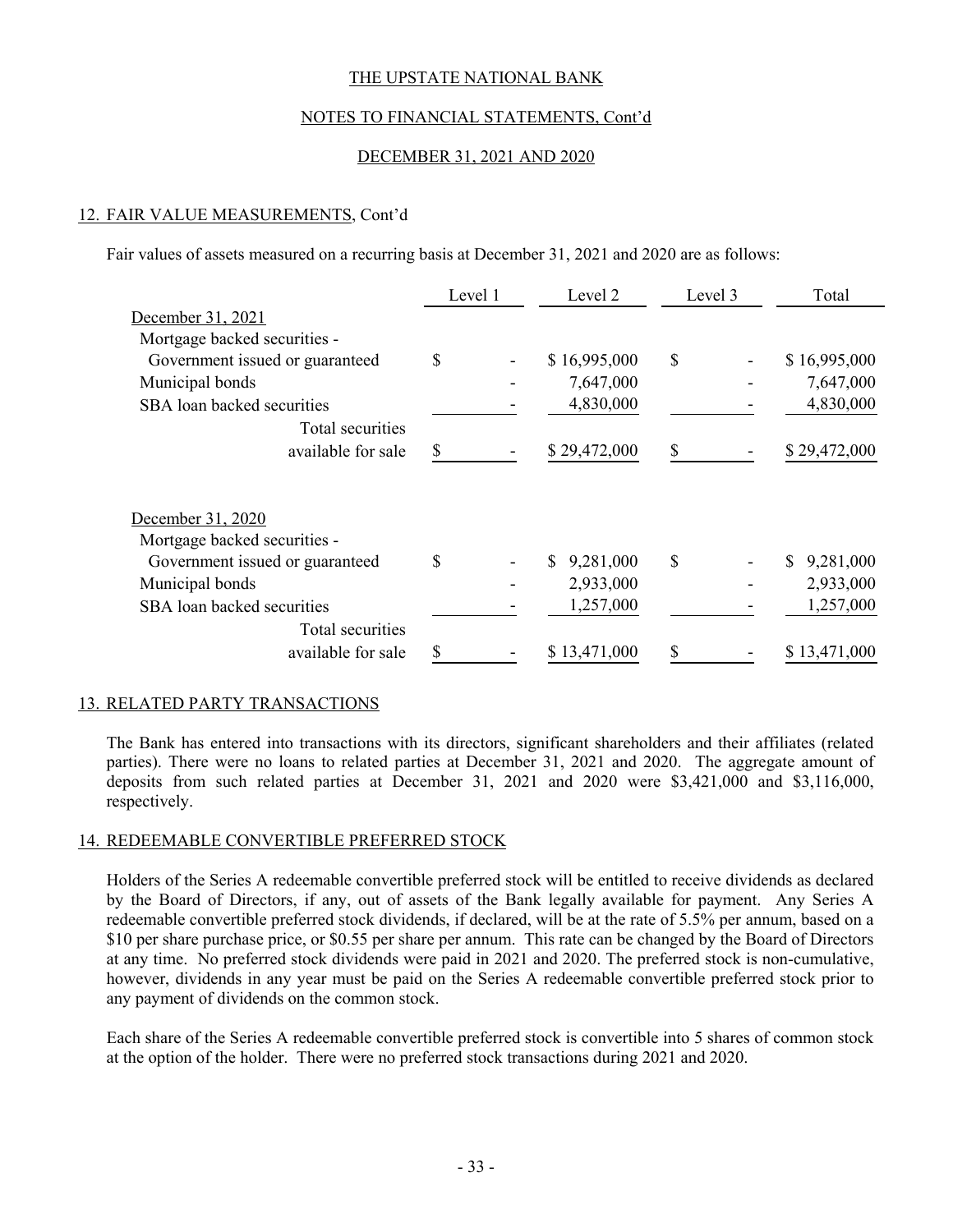# NOTES TO FINANCIAL STATEMENTS, Cont'd

### DECEMBER 31, 2021 AND 2020

### 14. REDEEMABLE CONVERTIBLE PREFERRED STOCK, Cont'd

The holders of preferred stock will not have a vote in any matter, unless otherwise required by law.

In the event of a liquidation, dissolution or winding up of the Bank, each holder of preferred stock would be entitled to receive, after payment of all debts and liabilities of the Bank and prior to any liquidation rights of the holders of common stock, a pro rata portion of all assets of the Bank available for distribution to holders of preferred stock up to the amount of the preferred stock purchase price. Holders of preferred stock have no right to share in any other assets of the Bank upon liquidation.

Holders of shares of common stock are not entitled to preemptive rights with respect to any shares of preferred stock that may be issued. The shares of preferred stock will be redeemable at the option of the holder.

#### 15. COMMITMENTS

The Bank leases one of its facilities under terms of an operating lease agreement which expires in September 2025. The lease agreement currently requires total monthly payments approximating \$7,000 per month.

Future minimum lease payments under the amended lease are as follows:

| Year |    | Amount  |  |  |
|------|----|---------|--|--|
| 2022 | \$ | 80,000  |  |  |
| 2023 |    | 81,000  |  |  |
| 2024 |    | 82,000  |  |  |
| 2025 |    | 63,000  |  |  |
|      | S  | 306,000 |  |  |

Rent expense, including certain common area charges, under the lease was approximately \$79,000 and \$78,000 for the years ended December 31, 2021 and 2020, respectively.

The Bank had a master license maintenance and service agreement for data processing software which expired in March 2021. The original agreement required total monthly payments of \$18,000 per month. The Bank renewed the agreement effective in April 2021. The renewed agreement requires total monthly payments approximating \$19,000 per month through March 2027.